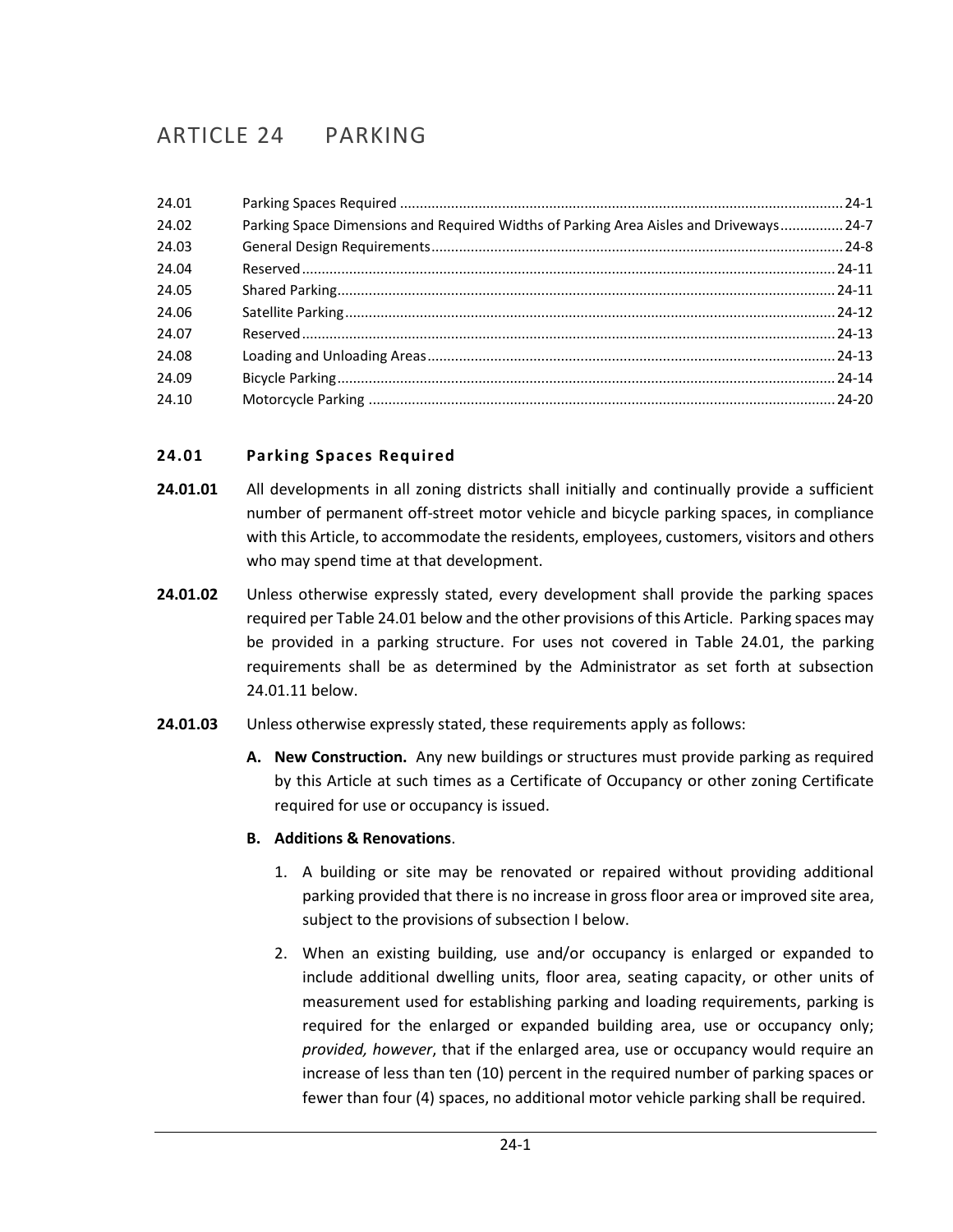#### **C. Change of Use or Occupancy.**

- 1. Upon conversion from one type of use or occupancy to another, or any change in the manner in which the use is constructed that would result in additional parking requirements, parking is required for the new use or occupancy; provided*, however*, that if a change in use or occupancy would require an increase of less than ten (10) percent in the required number of parking spaces or fewer than four (4) spaces, no additional motor vehicle parking shall be required.
- *2.* Notwithstanding the foregoing provision, when there is a change in use of the structure(s) on an existing parcel that does not involve any enlargement of a structure is proposed for such lot, and the parking requirements of Section 24.01 that would be applicable as a result of the proposed change cannot be satisfied on such lot because there is not sufficient area available on the lot that can practicably be used for parking, then the applicant need only comply with the requirements of Section 24.01 to the extent that (i) parking space is practicably available on the lot where the development is located, and (ii) satellite parking space is reasonably available. It shall be a continuing condition of the permit authorizing development on such lot that the applicant obtain satellite parking when it does become available.

| <b>Residential Land Uses</b>                  | <b>Minimum Parking Required</b>                     |  |  |
|-----------------------------------------------|-----------------------------------------------------|--|--|
| A-1 Secondary Suite                           |                                                     |  |  |
| A-3 Accessory Dwelling Unit                   |                                                     |  |  |
| T-1 Temporary Family health care structure    | 1 space                                             |  |  |
| T-2 Temporary Construction or Repair Dwelling |                                                     |  |  |
| T-3 Temporary Construction Trailer            |                                                     |  |  |
| 1.01 Single-Family Dwelling                   |                                                     |  |  |
| 1.02 Manufactured Home "Class A"              |                                                     |  |  |
| 1.03 Manufactured Home "Class B"              |                                                     |  |  |
| 1.06 Duplex (each unit)                       |                                                     |  |  |
| 1.07 Duplex (each unit)                       | 2 spaces                                            |  |  |
| 1.08-1.10 Townhouse (each unit)               |                                                     |  |  |
| 2.01 Family Care Home                         |                                                     |  |  |
| A-21 Caretaker's Residence                    |                                                     |  |  |
|                                               | 2 spaces / Manufactured Home plus,                  |  |  |
| 1.05 Manufactured Home Park                   | 1 visitor parking space/10 Manufactured Homes, plus |  |  |
|                                               | 2 spaces for Manufactured Home Park Employees       |  |  |
| 1.11-1.16 Multi-Family                        | 0.7 space per bedroom                               |  |  |
|                                               | 1 space/ unit plus                                  |  |  |
| 1.17 Adult Living Community                   | .5 visitors parking space/dwelling unit             |  |  |
| 3.01 Home for Survivors of Domestic Violence  | 3 Spaces                                            |  |  |

#### **Table 24.01 Required Parking by Use:**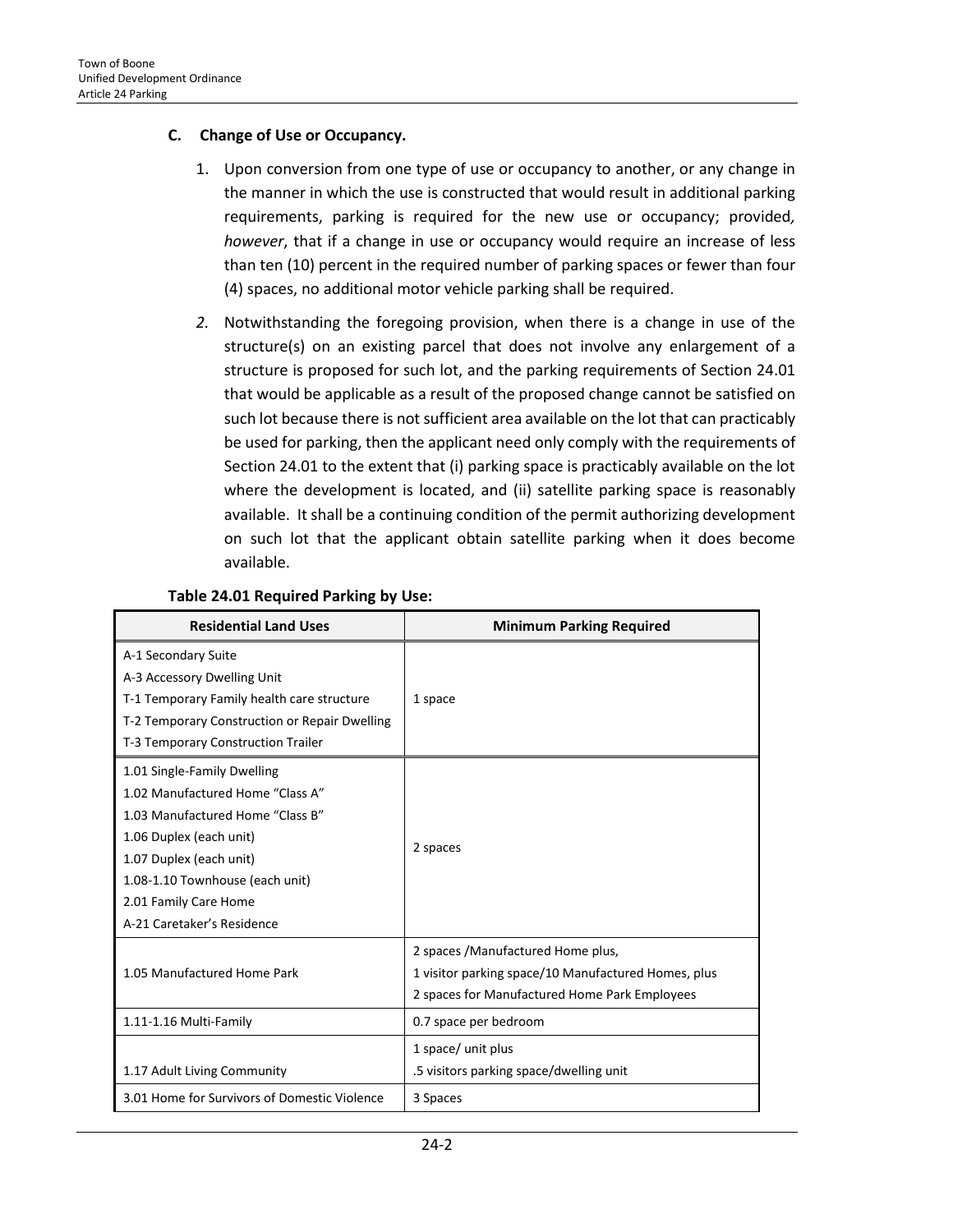| <b>Residential Land Uses</b>         | <b>Minimum Parking Required</b>                                                                                          |
|--------------------------------------|--------------------------------------------------------------------------------------------------------------------------|
| 3.06 Vacation Rental                 |                                                                                                                          |
| 2.02 Family Care Institutions        |                                                                                                                          |
| 2.03-2.04 Halfway House              | 1 space/4 1 space/4 beds                                                                                                 |
| 2.05 Residential Care Facility       | Residential care facilities-plus one space for every two                                                                 |
| 2.06 Fraternity or Sorority Dwelling | Staff members                                                                                                            |
| 3.02-3.03 Shelter for Homeless       |                                                                                                                          |
| 2.07 Boarding Housing                |                                                                                                                          |
| 3.04-3.05 Bed and Breakfast          | 1.25 space/rentable room, plus 10 per 1000 ft <sup>2</sup> of<br>restaurant/lounge, plus 20 per 1000 ft <sup>2</sup> per |
| 3.08 Motel                           | meeting/banquet room                                                                                                     |
| 3.09-3.11 Hotel                      |                                                                                                                          |

| <b>Commercial Land Uses</b>                   | <b>Maximum Parking Allowed</b>                                                                          |  |  |
|-----------------------------------------------|---------------------------------------------------------------------------------------------------------|--|--|
| 16.01 Mini-Storage                            | 1 space/1000 ft <sup>2</sup> GFA                                                                        |  |  |
| A-10 Produce Stand                            |                                                                                                         |  |  |
| 4.06 Post Office, Distribution                |                                                                                                         |  |  |
| 14.0 Manufacturing                            |                                                                                                         |  |  |
| 16.02 Outdoor Storage                         |                                                                                                         |  |  |
| 16.03 Warehouse                               | 2 spaces/1000 ft <sup>2</sup> GFA                                                                       |  |  |
| 16.04 Fuel Storage Facility                   |                                                                                                         |  |  |
| 17.02 & 17.03 Trucking or Freight Terminal    |                                                                                                         |  |  |
| A-24 Chemical Storage Facility                |                                                                                                         |  |  |
| 10.0 Daycare                                  | 3 spaces/1000 ft <sup>2</sup> GFA                                                                       |  |  |
| 11.34 Gas Station                             |                                                                                                         |  |  |
| 11.01 Kennel                                  |                                                                                                         |  |  |
| 11.02-11.03 Veterinary Office/Hospital        |                                                                                                         |  |  |
| 11.04 & 11.05 Financial Institution           |                                                                                                         |  |  |
| 11.13 ABC Store                               |                                                                                                         |  |  |
| 11.14 – 11.15 Personal Service Establishment  |                                                                                                         |  |  |
| 11.16-11.18 Retail Store                      |                                                                                                         |  |  |
| 11.20 - 11.21 Business or Professional Office | 5 spaces/1000 ft <sup>2</sup> GFA or outdoor area used for principal                                    |  |  |
| 11.22-11.25 Medical Office                    | use                                                                                                     |  |  |
| 11.28 Open Air Market                         |                                                                                                         |  |  |
| 11.35 Car Wash                                |                                                                                                         |  |  |
| 12.0 Recreation                               |                                                                                                         |  |  |
| 18.0 Waste Related Uses                       |                                                                                                         |  |  |
| 19.0 Particular Activities which Pose         |                                                                                                         |  |  |
| Particular                                    |                                                                                                         |  |  |
| $11.06 - 11.11$ Restaurant                    | 12 spaces/1000 ft <sup>2</sup> GFA                                                                      |  |  |
| 4.03 Funeral Home Establishment               | 12 spaces/1000 ft <sup>2</sup> of visitation area, plus one space per<br>every two seats in the chapel. |  |  |
| 4.05 Post Office                              | 1 space per employee plus 5 spaces/1000 ft <sup>2</sup> GFA                                             |  |  |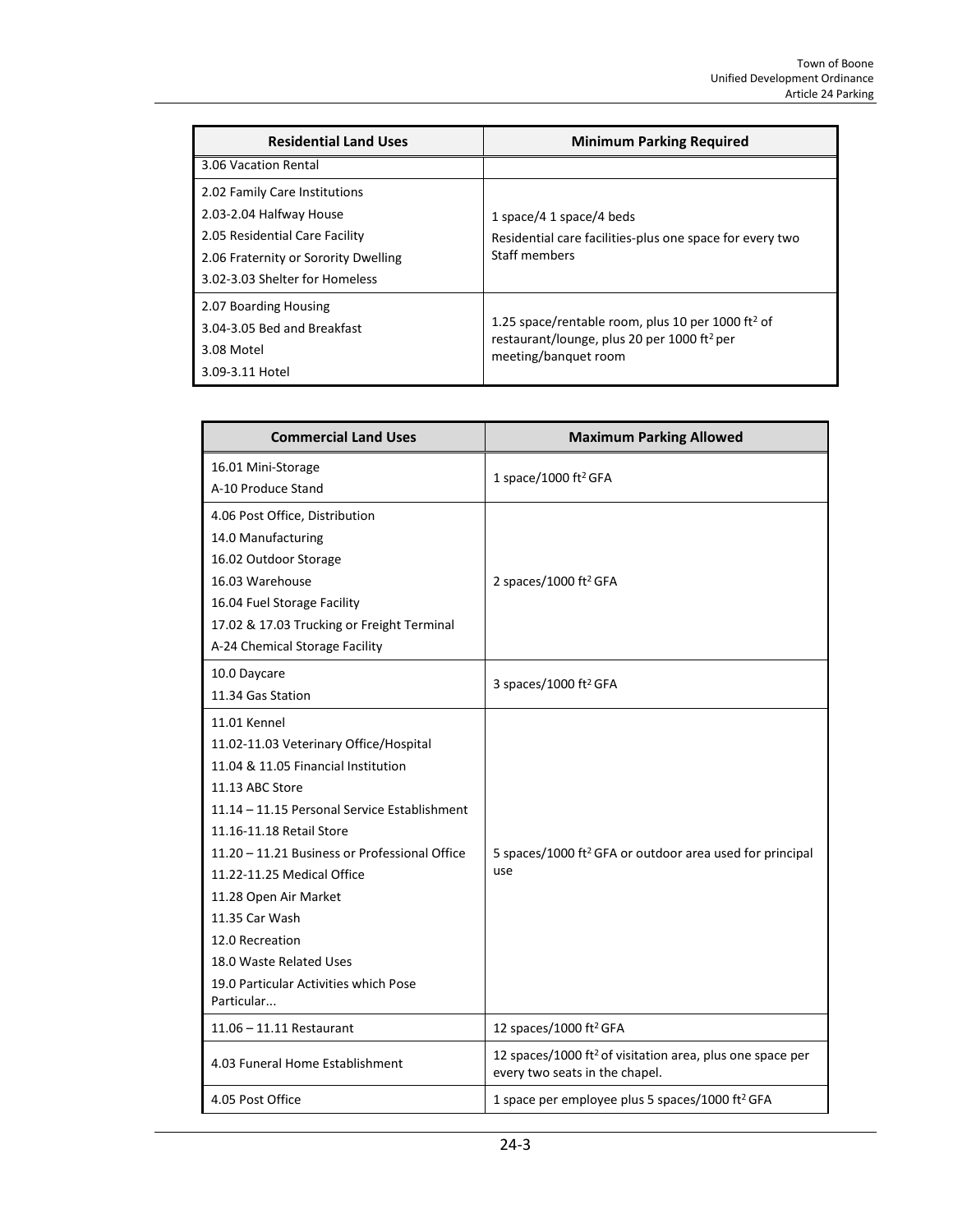| <b>Commercial Land Uses</b>                                                                                                                                                                                                                                  | <b>Maximum Parking Allowed</b>                                                                                      |
|--------------------------------------------------------------------------------------------------------------------------------------------------------------------------------------------------------------------------------------------------------------|---------------------------------------------------------------------------------------------------------------------|
| 6.0 Non-Government Utility Facility                                                                                                                                                                                                                          | 3 spaces per facility                                                                                               |
| 7.0 Telecommunication                                                                                                                                                                                                                                        | 1 space per service provider                                                                                        |
| 8.0 Assembly                                                                                                                                                                                                                                                 | 1 space for every two seats in sanctuaries/chapels plus 3<br>spaces per 1000 ft <sup>2</sup> for daycares           |
| 9.0 Education                                                                                                                                                                                                                                                | 5 spaces per classroom                                                                                              |
| 11.29 Vehicle Sales and Service<br>11.30 Equipment Sales and Service<br>11.31 Moped Sales and Service<br>11.32 Boat or Marine Craft Sales and Service                                                                                                        | 3 spaces/1000 ft <sup>2</sup> GFA, plus 2 spaces/1000 ft <sup>2</sup> of outdoor<br>display, plus 2 per service bay |
| 1.05 Manufactured Home Park<br>4.01 Airport/Land Strip<br>4.02 Heliport<br>4.04 Cemetery<br>4.07 Animal Sanctuary<br>5.0 Government Uses<br>13.0 Agricultural Uses<br>17.01 Passenger Terminals<br>A-19 Helistop<br>T-8 Temporary Non-Fixed Site Event Venue | As determined by the Administrator                                                                                  |

**24.01.05 Exceptions in the B1 Downtown Core District.** Development in the B1 Downtown Core District is not required to meet the requirements of this Article, and will be construed as conforming to the requirements of this Article; *provided, however,* that (i) this exception does not apply to multi-family use(s) or Use 3.09 Hotel, Small, and (ii) this exception applies to motor vehicle parking and loading/unloading areas, and does not apply with respect to bicycle parking.

#### **24.01.05 Maximum Parking; Excess Parking**

- **A.** The maximum allowed parking spaces for a use subject only to a minimum per Table 24.01 shall be 120% of the required minimum, provided that the applicant may establish the need for a higher maximum as provided at subsection 24.01.09 below.
- **B.** An applicant may be allowed additional parking in excess of the maximum established per subsection (A) above in the following instances:
	- 1. The applicant is proposing to develop structured parking and is proposing extra spaces that will be available for public use and/or for shared or satellite parking as defined in this Article.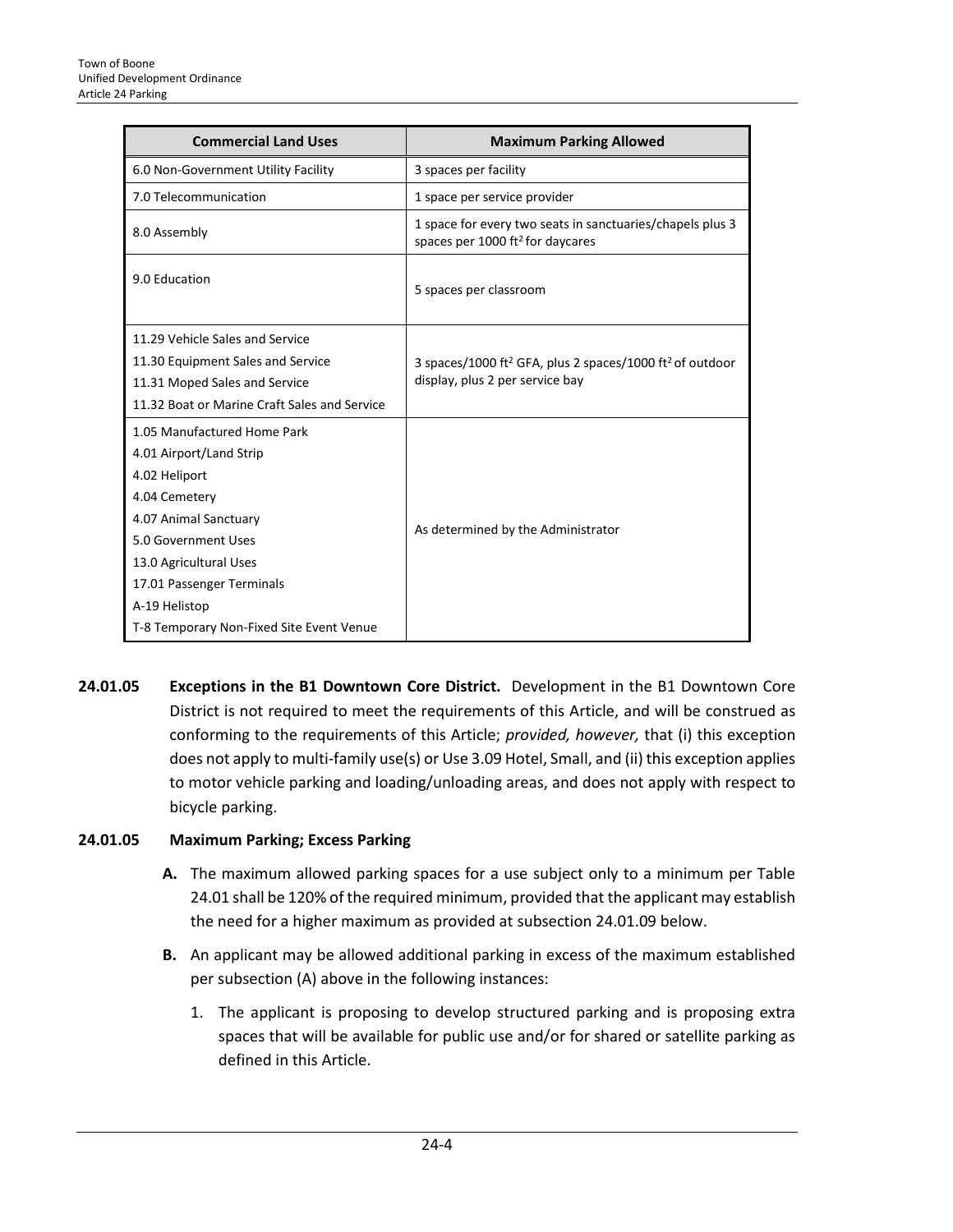- 2. In the R3 and B3 districts, an applicant may be allowed additional parking spaces in surface parking lots in excess of the maximum established per subsection (A) above in the following instances:
	- i. The additional parking spaces are to be used for shared parking or satellite parking, as defined in this Article, or for public use, and
	- ii. ii. The applicant provides double the landscape buffer otherwise required under this Ordinance.
- **24.01.06** Except as otherwise provided herein, all required parking shall be located on the same parcel as the use to be served.
- **24.01.07** When more than one (1) use is provided on any development or building lot, the parking requirements enumerated herein shall be the sum total of the parking requirements of the various uses, except as otherwise provided herein.
- **24.01.08** The number of parking spaces provided at the time of approval of the development may not be subsequently reduced or increased without the written approval of the permitissuing authority upon proper written application.
- **24.01.09** Minimums and maximums may be adjusted by the permit-issuing authority when the applicant provides reliable and persuasive evidence (which may include but is not necessarily limited to a parking demand analysis prepared by a qualified engineer) demonstrating that the minimum parking required per the provisions of this Article would result in excess and unnecessary parking for the development, or that maximum parking allowed per the provisions of this Article is inadequate to meet the parking needed for the development.
	- **A.** Without limiting the generality of the foregoing, the permit-issuing authority may allow deviations from the parking requirements set forth herein when it finds that:
		- 1. A residential development is irrevocably oriented toward the elderly;
		- 2. A business is primarily oriented to walk-in trade.
	- **B.** Whenever the permit-issuing authority allows or requires a deviation from the presumptive parking requirements set forth herein, it shall enter on the face of the permit the parking requirement that it imposes and the reasons for allowing or requiring the deviation.
- **24.01.10** When a use is proposed which is not listed in Table 24.01 or is listed "To Be Determined", the permit-issuing authority shall determine the number of spaces required or permitted, as relevant, by referencing the most similar use listed in Subsection 24.01.03 and such other factors as are deemed relevant, including the particular parking demand and trip generation characteristics of the proposed use.
	- **A.** If the permit-issuing authority concludes that no reasonably similar use is listed, it may require the applicant to a parking demand analysis prepared by a qualified engineer or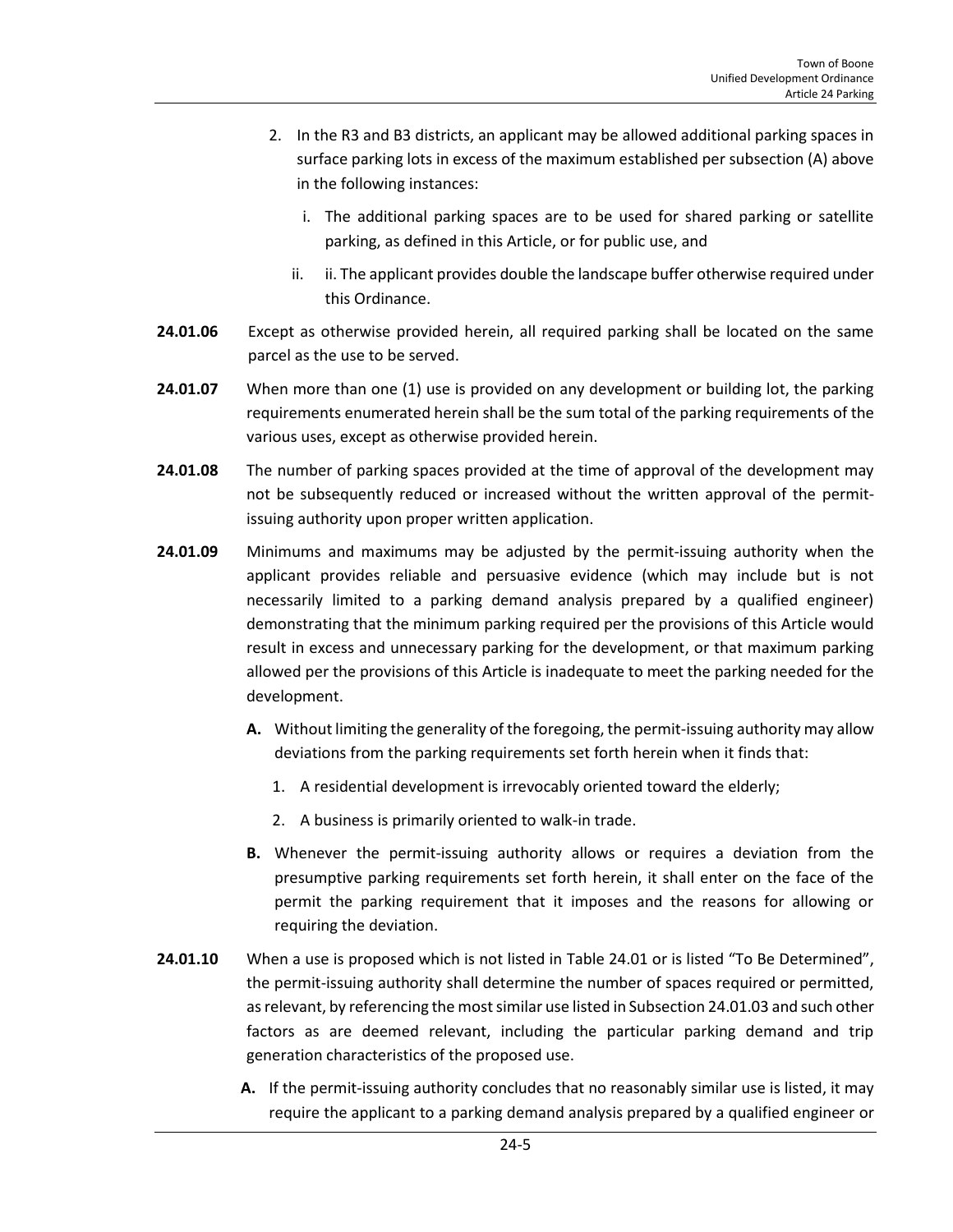such other evidence as it reasonably deems necessary and/or adequate to determine the number of needed or permitted spaces for the proposed use.

- **B.** A parking demand analysis shall include, at a minimum:
	- i. Estimates of parking demand based on reliable data collected from comparable uses or based on external data from credible research organizations; and
	- ii. Be based on developments and/or uses that are comparable in density, intensity, bulk, scale, type of activity and location; and
	- iii. Studies must document the source of all data used to develop the recommended requirements; and
	- iv. The submitted study must include all source materials and data logs used to develop the recommendation as exhibits to the recommendation; and
	- v. The submitted demand study must include an executive summary that succinctly outlines the methodology and recommendation.

#### **24.01.11 Allowed Reductions in Parking Requirements for Multi-Family Dwellings**

- **A.** The minimum parking required for multi-family dwellings may be reduced for each of the following by the factor indicated, with a maximum reduction of 15%:
	- 1. If the development is located within  $\frac{1}{2}$  mile of the Appalachian State University main campus or the Appalachian Health Sciences Building, the minimum parking may be reduced by 10%.
	- 2. If the development is served by a public transit route, with a transit shelter or bus pull-off existing or to be constructed within ¼ mile of the development, the minimum parking may be reduced by 10%; *provided*, that the transit route has capacity to serve the development and that such is demonstrated by the applicant to the reasonable satisfaction of the Administrator. To be entitled to this reduction for a route and/or transit stop that is not currently in existence, the applicant must provide written documentation establishing to the satisfaction of the Administrator that the transit authority will establish the route and/or facility prior to or simultaneously with first occupancy of the development.
	- 3. For every six (6) bicycle parking spaces in excess of the short- or long-term bicycle parking space requirements, the motor vehicle parking requirement may be reduced by one (1) space.
- **24.01.11** For Residential Uses 1.01 through 1.10, driveways may be used to satisfy minimum on-site parking requirements, provided that sufficient space is available to prevent vehicle [encroachment](javascript:openNamedPopup(%22/nxt/gateway.dll?f=id$id=cary_nc0-0-0-8037-pop$t=document-frame.htm$3.0$p=%22,%22Encroachment%22,5385,2250);) onto sidewalk and/or into adjoining vehicular travel lanes.

(Ord. 20160421, 11-17-2016; Ord. PL00264-021317, 03-16-2017; Ord. PL00258-020917, 04-20-2017; Ord. PL01388-32818, 04-26-2018; Ord. PL02860-071119, 09-19-2019; Ord. PL03076-090919, 11-19- 2019; Ord. PL03370-112019, 10-21-2021)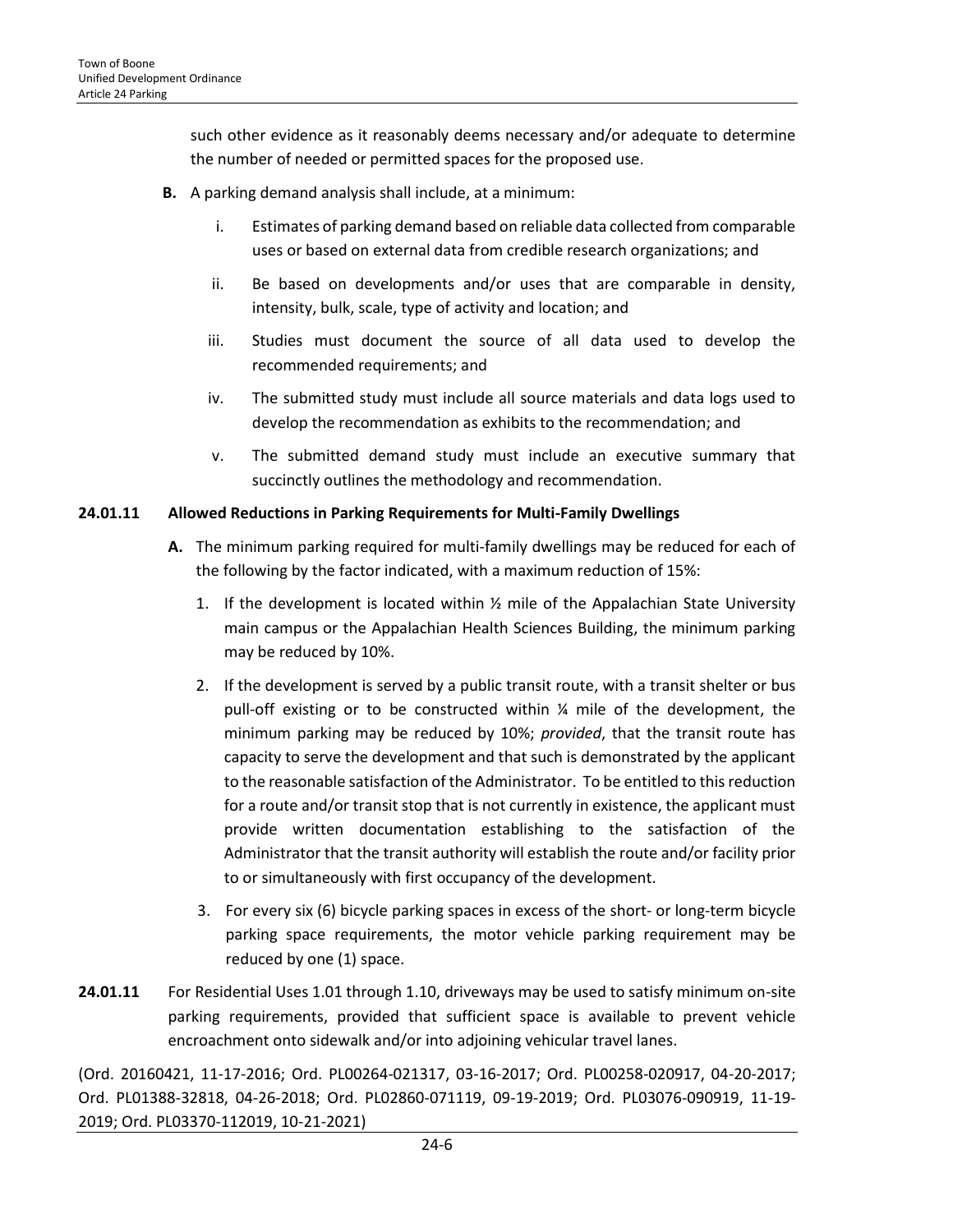# <span id="page-6-0"></span>**24.02 Parking Space Dimensions and Required Widths of Parking Area Aisles and Driveways**

- **24.02.01** Subject to Subsections 24.02.02, 24.02.03 and 24.02.06, each parking space shall contain a rectangular area at least seventeen- and one-half feet long (17.5') and nine feet (9') wide. Lines demarcating parking spaces may be drawn at various angles in relation to curbs or aisles, so long as the parking spaces so created contain within them the rectangular area required by this Section.
- **24.02.02** In parking areas containing ten (10) or more parking spaces, a rectangular area of only seven- and one-half feet (7.5') in width by fifteen feet (15') in length, may be conspicuously designated as reserved for compact cars in the following situations:
	- **A.** Multi-family uses may provide up to fifty percent (50%) of the parking spaces for compact cars.
	- **B.** All other uses may provide up to thirty-five percent (35%) of the parking spaces for compact cars.
	- **C.** Compact spaces must be signed as "compact".
- **24.02.03** Wherever parking areas consist of spaces set aside for parallel parking, the dimensions of such parking spaces shall be not less than twenty-three feet (23') by nine- and one-half feet (9.5').
- **24.02.04** Parking area aisle widths shall conform to the Table 24.02 Geometric Design Standards for Parking Table, which varies the width requirement according to the angle of parking.
- **24.02.05** Driveways shall not be less than eleven feet (11') in width for one-way traffic and eighteen feet (18') in width for two-way traffic, except that eleven feet (11') wide driveways are permissible for two-way traffic when:
	- **A.** The driveway is no longer than fifty feet (50'), and
	- **B.** The driveway provides access to not more than six (6) spaces, and
	- **C.** Sufficient turning space is provided so that vehicles need not back into a public street.

## **Table 24.02 Geometric Design Standards for Parking**

| <b>Parking</b><br>Angle<br>(degrees) | <b>Stall Width</b><br>(Feet)* | <b>Stall Depth</b><br>(to Curb)<br>(feet) | <b>Aisle Width</b><br>(feet) | <b>Stall Width</b><br><b>Parallel to Aisle</b><br>(feet) | <b>Module</b><br>Width<br>(feet) | <b>Bumper</b><br>Overhang<br>(feet) |
|--------------------------------------|-------------------------------|-------------------------------------------|------------------------------|----------------------------------------------------------|----------------------------------|-------------------------------------|
| 0                                    | 9.5                           | N/A                                       | 12.0                         | 23.0                                                     | 31.0                             | N/A                                 |
| 45                                   | 9.0                           | 17.5                                      | 12.0                         | 12.7                                                     | 47.2                             | 2.0                                 |
| 60                                   | 9.0                           | 19.0                                      | 16.0                         | 10.4                                                     | 54.0                             | 2.5                                 |
| 75                                   | 9.0                           | 19.5                                      | 23.0                         | 9.3                                                      | 62.0                             | 2.5                                 |
| 90                                   | 9.0                           | 18.0                                      | 24.0                         | 9.0                                                      | 60.0                             | 3.0                                 |

**Geometric Design for Standard Automobiles**

*\*Note: Stall width shall be measured perpendicular to the vehicle not parallel to the aisle.*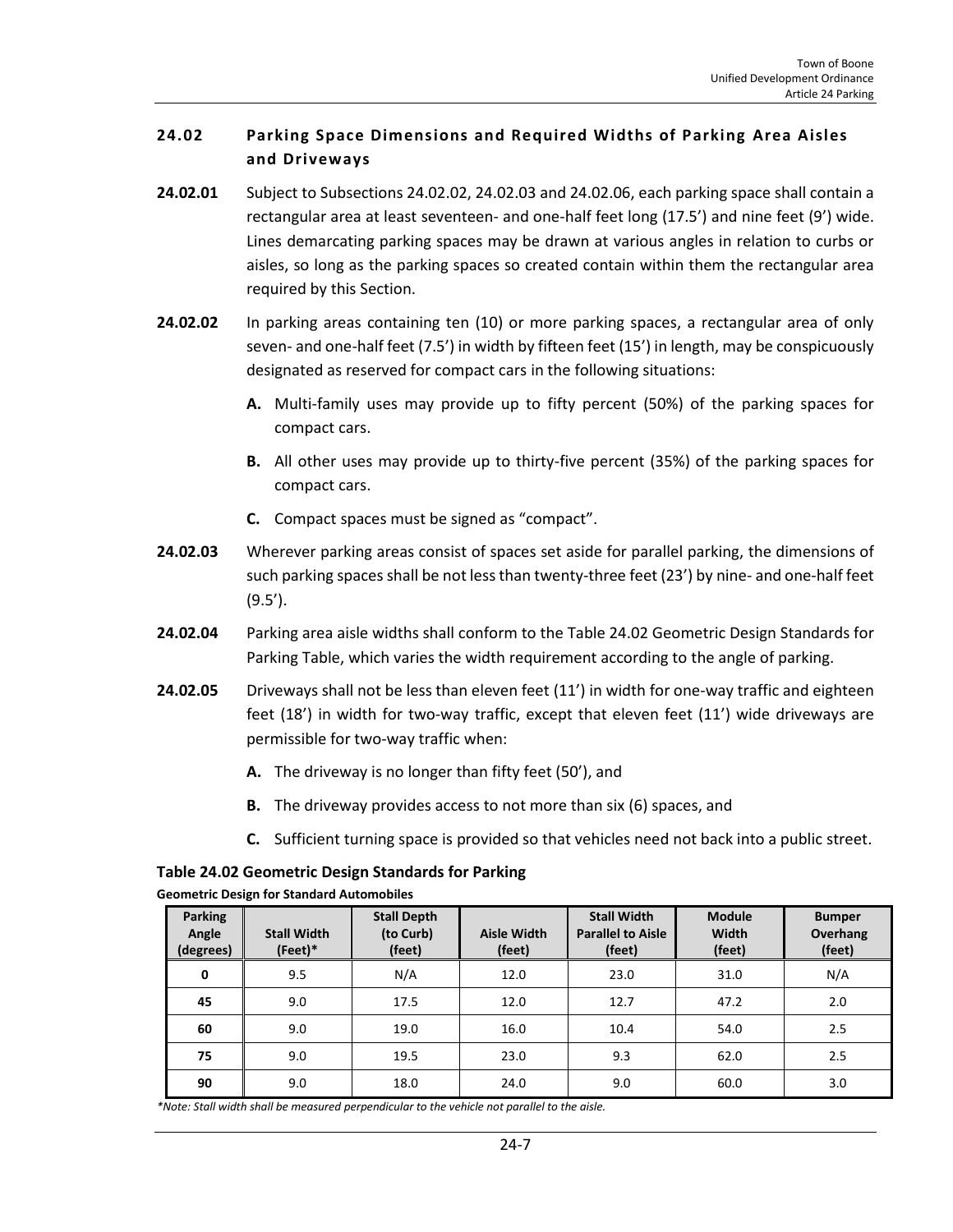|                                      | Stall Width (Feet)* |                   |                                           |                              |                                                    |                               |                                     |
|--------------------------------------|---------------------|-------------------|-------------------------------------------|------------------------------|----------------------------------------------------|-------------------------------|-------------------------------------|
| <b>Parking</b><br>Angle<br>(degrees) | <b>Multi-Family</b> | <b>Other Uses</b> | <b>Stall Depth</b><br>(to Curb)<br>(feet) | <b>Aisle Width</b><br>(feet) | <b>Stall Width</b><br>(Parallel to<br>Aisle (feet) | <b>Module</b><br>Width (feet) | <b>Bumper</b><br>Overhang<br>(feet) |
| 0                                    | 8.0                 | 8.0               | N/A                                       | 11.0                         | 1.0                                                | 27.0                          | N/A                                 |
| 45                                   | 7.5                 | 8.0               | 16.0                                      | 11.0                         | 10.5                                               | 43.0                          | 2.0                                 |
| 60                                   | 7.5                 | 8.0               | 16.7                                      | 14.0                         | 8.7                                                | 47.4                          | 2.3                                 |
| 75                                   | 7.5                 | 8.0               | 16.3                                      | 17.4                         | 7.8                                                | 50.0                          | 2.5                                 |
| 90                                   | 7.5                 | 8.0               | 15.0                                      | 20.0                         | 7.5                                                | 50.                           | 2.5                                 |

#### **Geometric Design for Compact Automobiles**

*\*Note: Stall width shall be measured perpendicular to the vehicle not parallel to the aisle.*

(Ord. PL00258-020917, 04-20-2017)

#### <span id="page-7-0"></span>**24.03 General Design Requirements**

- **24.03.01** Unless no other practicable alternative is available, vehicle accommodation areas shall be designed so that, without resorting to extraordinary movements, vehicles may exit such areas without backing into a public street. This requirement does not apply to parking areas consisting of driveways that serve one or two dwelling units, but a design requiring backing onto arterial streets is to be avoided unless there is no reasonable alternative.
- **24.03.02** Vehicle accommodation areas of all developments shall be designed so sanitation, emergency, and other public service vehicles can serve such developments without the necessity of backing unreasonable distances or making other dangerous or hazardous turning movements.
- **24.03.03** Every vehicle accommodation area shall be designed so that vehicles cannot extend beyond the perimeter of such area onto adjacent properties or public rights-of-way. Such areas shall also be designed so that vehicles do not extend over sidewalks or tend to bump against or damage any wall, vegetation, or other obstruction.
- **24.03.04** Circulation areas shall be designed so that vehicles can proceed safely without posing a danger to pedestrians or other vehicles and without interfering with parking areas.
- **24.03.05** All vehicle accommodation areas shall designate parking space for handicapped persons in accordance with the state Building Code.
- **24.03.06 Location of Residential Parking:** Parking outside a substantially enclosed structure of more than four (4) motor vehicles between the front building line of the principal building and the street is prohibited on any lot used for purposes that fall within the following principal use classifications: 1.01, 1.02, 1.03, 1.04, 1.05, 1.06.
- **24.03.07** Vehicle accommodation areas shall be designed to minimize breaks in the pedestrian environment along the public street and create safe and comfortable passage for pedestrians. Curb cuts shall be minimized in width and number.
- **24.03.08** To the extent such can be reasonably avoided, property located at a street intersection shall not have parking, loading, or service areas within 25' of a corner.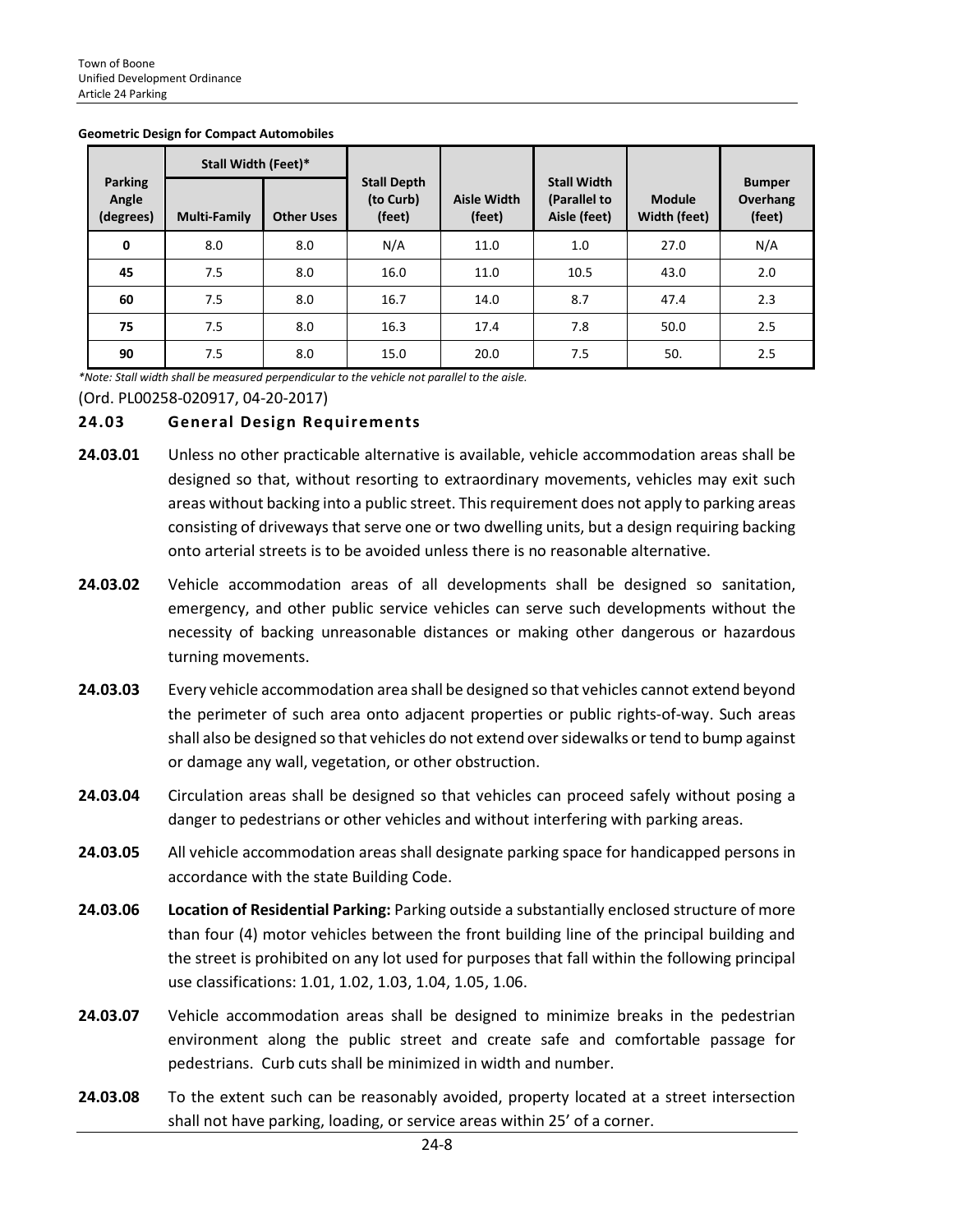- **24.03.09** Uninterrupted areas of parking lot shall be limited to 36 spaces. Parking lots with more than 36 spaces shall be broken by landscape features, which can include natural features designed to handle storm water runoff.
- **24.03.10** Multiple parking lots serving a non-residential or multi-family development should be interconnected where reasonably possible.
- **24.03.11** Except for single- or two-family dwellings and excluding vehicle accommodation areas designed for two (2) vehicles or less, all vehicle accommodation areas shall be surfaced with a bituminous paving or NCDOT standard ABC stone. ABC stone may not be used on vehicle accommodation areas with slopes greater than five percent (5%).
- **24.03.12** Parking spaces in areas surfaced with bituminous paving shall be appropriately demarcated with painted lines or other markings. Parking spaces in areas surfaced with NCDOT standard ABC stone shall be demarcated whenever practicable.
- **24.03.13** Vehicle accommodation areas shall be properly maintained in allrespects. In particular, and without limiting the foregoing, vehicular accommodation area surfaces shall be kept in good condition (free from potholes, etc.) and parking space lines or markings shall be kept clearly visible and distinct.
- **24.03.14** Use of pavement or asphalt sealant, coating or like product (hereafter referred to as "sealant").
	- **A.** Any sealant may only be used in conformity with its manufacturer's specifications and is further subject to the following requirements:
		- 1. No person may apply a sealant nor authorize its application without first obtaining a zoning permit from the Administrator. As part of the permit application, the applicant must disclose the date the sealant will be applied, the location of the area to which the sealant will be applied, the type of sealant which will be applied and such other information as the Administrator shall request. The Administrator may charge appropriate fees to defray the costs of inspections needed to verify compliance with this Section.
		- 2. A sealant may not be applied unless the pavement and air temperatures at the location of the application, at all times during application and for at least fortyeight hours thereafter, are and are predicted to be at least fifty-five degrees (55°) Fahrenheit and stable or rising, but less than eighty degrees (80°) Fahrenheit.
		- 3. A sealant may not be applied during rainy or wet weather.
		- 4. Any person applying a sealant must have on site for ready inspection by the Administrator a copy of the manufacturer's specifications for application of the sealant.
	- **B.** Additional Requirement for Non-Coal-Tar-Based Sealants: In addition to the foregoing requirements of Subsection 24.04.04(A), a non-coal-tar-based sealant may not be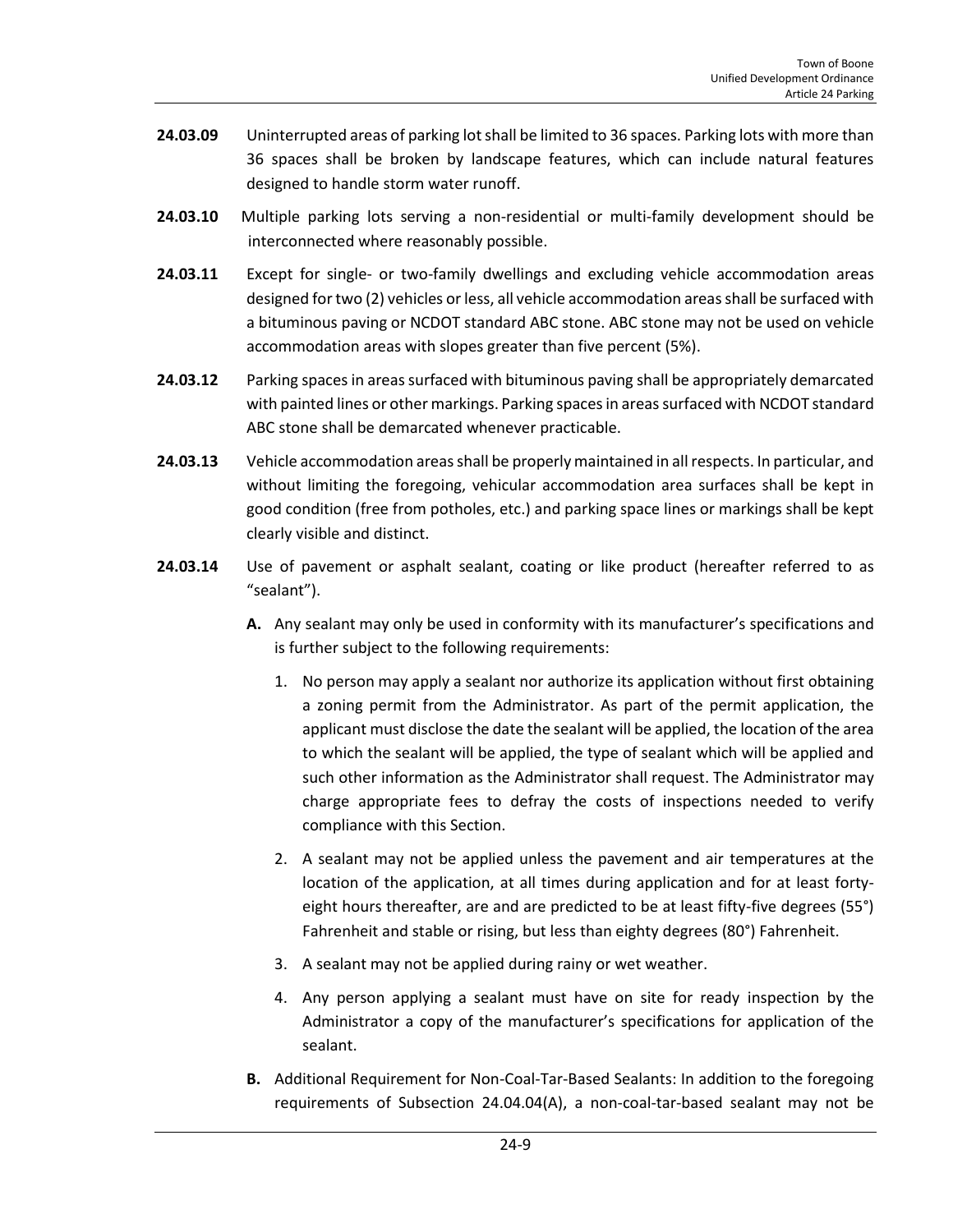applied if at the time the application is to begin, any chance of precipitation is predicted by the National Weather Service for any portion of the period during which the sealant is expected to be applied, or at the time application begins there is more than a fifteen percent (15%) chance of precipitation predicted by the National Weather Service for any portion of the forty-eight (48) hours following the anticipated completion of the application.

- **C.** Additional Requirement for Coal-Tar-Based Sealants:
	- 1. In addition to the foregoing requirements of Subsection 24.04.04(A), a sealant containing coal tar may not be applied if at the time the application is to begin, any chance of precipitation is predicted by the National Weather Service for any portion of the period during which the sealant is expected to be applied; at the time application begins there is a ten percent (10%) or more chance of precipitation predicted for any period within the forty-eight (48) hours following the anticipated completion of the application; or if at the time application begins, there is more than a twenty (20%) percent chance of precipitation predicted for any period within seven (7) full days following the anticipated completion of the application, each as predicted by the National Weather Service.
	- 2. A sealant containing coal tar may never be applied to a surface, any part of which is located within a flood way, nor to a surface, any part of which is within 200 feet from the closest point of any natural watercourse, and shown on a map labeled as the "NC Stream Map" as produced by the North Carolina Stream Mapping Project (http://www.ncstreams.org)" on file with and available through the Administrator.
	- 3. A sealant containing coal tar may only be applied to a surface, any part of which is located in an area of special flood hazard, if buffering is placed along all portions of the downslope perimeter of the surface sufficient to absorb and impede any draining of the sealant from the surface to a degree equivalent or more effective than the absorption and impedance which can be achieved with bales of hay, laid end to end, and such buffering is maintained in place for a period of no less than seven days following application of the sealant. For purposes of this paragraph, the use of bales of hay of normal size and weight, laid end to end, shall be considered sufficient to meet the requirements of this paragraph.
	- 4. A sealant containing coal tar may only be applied to a surface, any part of which contains a storm drain, if buffering or filters are placed around the full perimeter of the storm drain sufficient to absorb and impede any draining of the sealant from the surface to a degree equivalent or more effective than the absorption and impedance which can be achieved with bales of hay, laid end to end, and such buffering is maintained in place for a period of no less than seven days following application of the sealant. For purposes of this paragraph, the use of bales of hay of normal size and weight forming an unbroken perimeter around a storm drain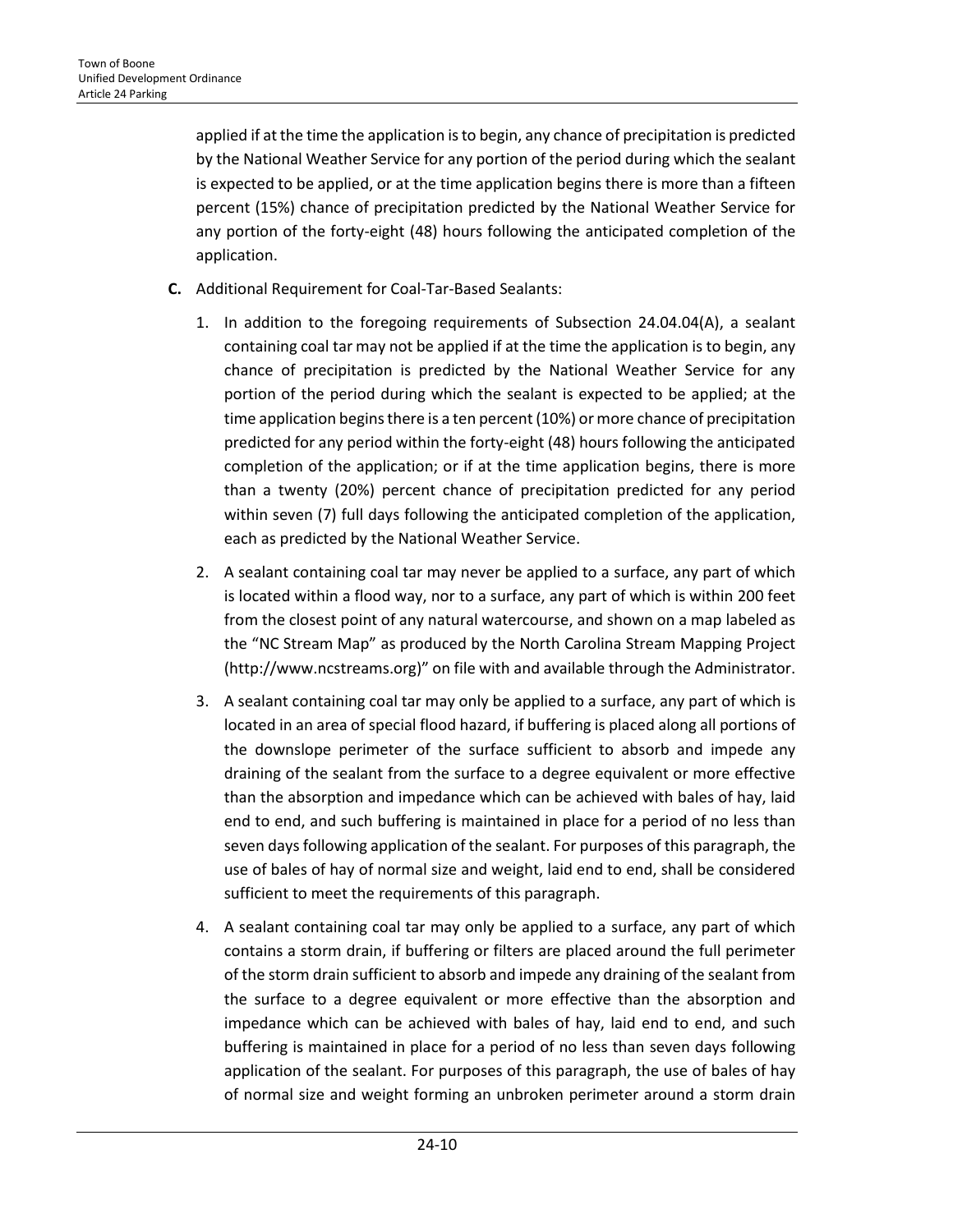shall be considered a sufficient buffer and filter to meet the requirements of this paragraph.

(Ord. PL00258-020917, 04-20-2017)

#### <span id="page-10-0"></span>**24.04 Reserved**

(Ord. PL00258-020917, 04-20-2017)

#### <span id="page-10-1"></span>**24.05 Shared Parking**

- **24.05.01** One parking area may contain required spaces for several different uses, but except as otherwise provided in this Section, the required space assigned to one use may not be credited to another use.
- **24.05.02** To the extent that developments that wish to make joint use of the same parking spaces operate at different times, the same spaces may be credited to both uses. For example, if a parking lot is used in connection with an office building on Monday through Friday but is generally ninety percent (90%) vacant on weekends, another development that operates only on weekends could be credited with ninety percent (90%) of the spaces on that lot. Or, if a church parking lot is generally occupied only to fifty percent (50%) of capacity on days other than Sunday, another development could make use of fifty percent (50%) of the church lot's spaces on those other days.
- **24.05.03** If the joint use of the same parking spaces by two or more (2+) principal uses involves satellite parking spaces, then the provisions of Section 24.06 are also applicable.
- **24.05.04** Where motor vehicle access is provided between adjoining non-residential sites and the operating hours of adjoining uses do not significantly overlap, the uses may share up to 50 percent of required parking spaces.
- **24.05.06** Bicycle parking may be provided in a common area of a shared parking area for adjacent sites.
- **24.05.07** An applicant proposing the use of shared parking must:
	- **A.** Demonstrate that the applicant has the express legal right to use the spaces in question; and
	- **B.** Provide the shared use agreement detailing how the spaces will be shared among the uses; and
	- **C.** Provide proof to the Administrator of a continuation of the right to use the shared parking annually, on January 15 of each year, unless the Administrator has provided for a different frequency of such reporting; and
	- **D.** The applicant must sign an acknowledgment that the continuing validity of the applicant's permit depends upon the continuing ability to provide the requisite number of parking spaces. If the shared parking is no longer available or the landowner or applicant fails to comply with the requirements of the Section, the parking requirement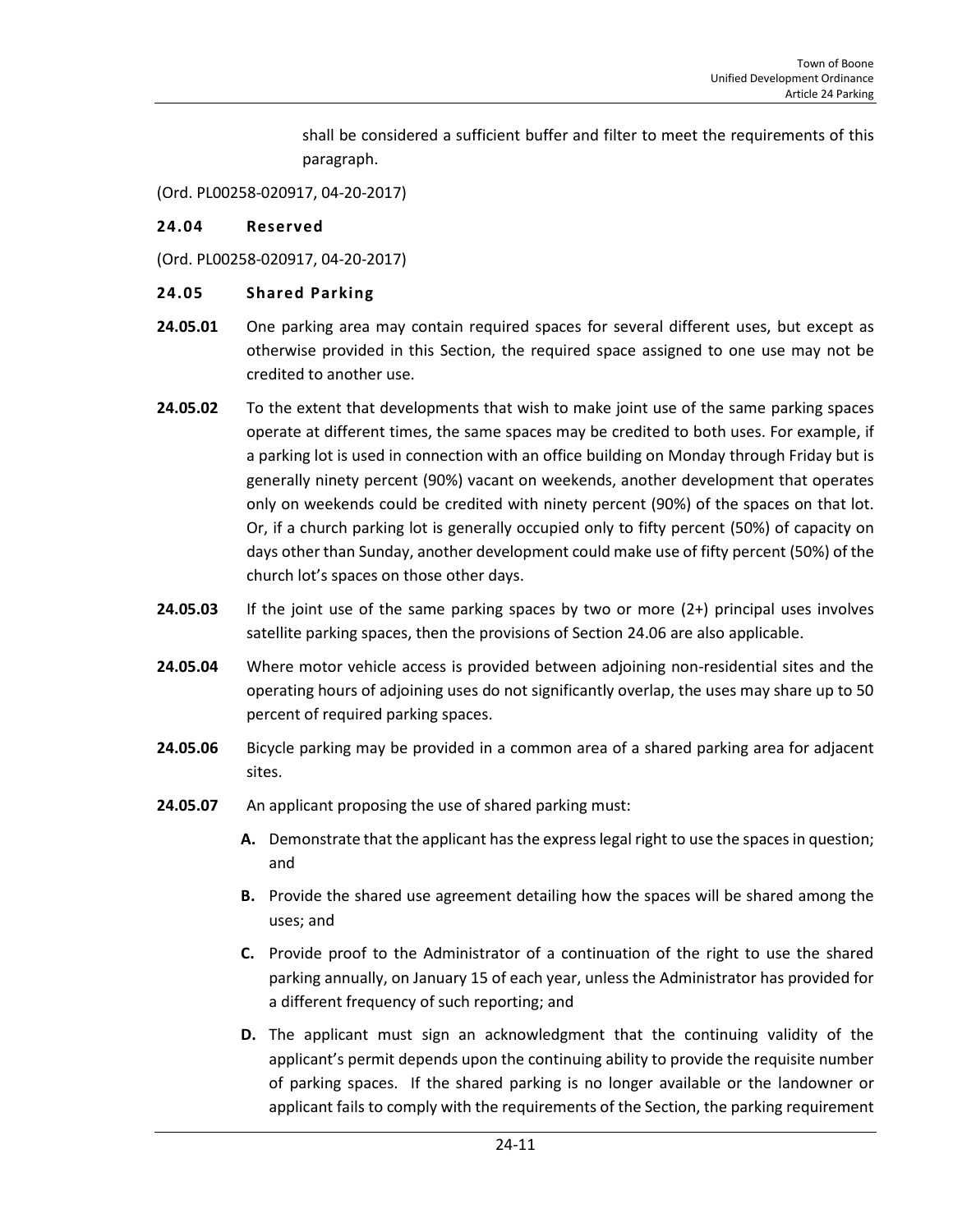reverts to those requirements found in Table 24.01 and the landowner or applicant must demonstrate compliance with said requirements or its zoning Certificate shall be revoked.

(Ord. PL00258-020917, 04-20-2017; Ord. PL04727-050721, 07-01-2021))

#### <span id="page-11-0"></span>**24.06 Satellite Parking**

- **24.06.01** Required parking spaces may be provided on adjacent or nearby lots in accordance with the provisions of this Section. These off-site spaces are referred to in this Section as satellite parking spaces.
- **24.06.02** All satellite parking spaces must be located within ¼ mile of a public entrance of a principal building housing the use associated with such parking, or within ¼ mile of the lot on which the use associated with such parking lot is located if the use is not housed within any principal building; *provided*, *however*, that this limitation does not apply to on-campus housing located in the UI district; and further provided that satellite parking may not be used for visitor or customer parking required for any use unless the satellite parking spaces are within 200 feet of the parcel to be served by such parking.
- **24.06.03** The applicant wishing to take advantage of the provisions of this Section must present satisfactory written evidence that the applicant has the legal right to use the satellite parking spaces, and that such right is exclusive during the operating hours of the use in question. The applicant must also sign an acknowledgment that the continuing validity of the applicant's permit depends upon the continuing ability to provide exclusive use during operating hours of the requisite number of parking spaces. If the parking spaces are required for residential uses, "operating hours" shall be considered to be 24 hours a day for purposes of this section.
- **24.06.04** Persons who obtain satellite parking spaces in accordance with this Section are not responsible for ensuring that the satellite parking areas from which they obtain their spaces satisfy the design requirements of this Article.
- **24.06.05** The applicant using satellite parking to comply with the requirements of this Article must provide proof to the Administrator of a continuation of the right to use the shared parking annually, on January 15 of each year, unless the Administrator provides for a different frequency of reporting.
- **24.06.06** The applicant using satellite parking to comply with the requirements of this Article must sign an acknowledgment that the continuing validity of the applicant's permit depends upon the continuing ability to provide the requisite number of parking spaces. If the applicant fails to comply with the requirements of the Section, the parking requirement reverts to those requirements found in Table 24.01 and the property owner or applicant must demonstrate compliance with said requirements or the zoning Certificate may be revoked.

(Ord. PL00258-020917, 04-20-2017; Ord. PL04727-050721, 07-01-2021)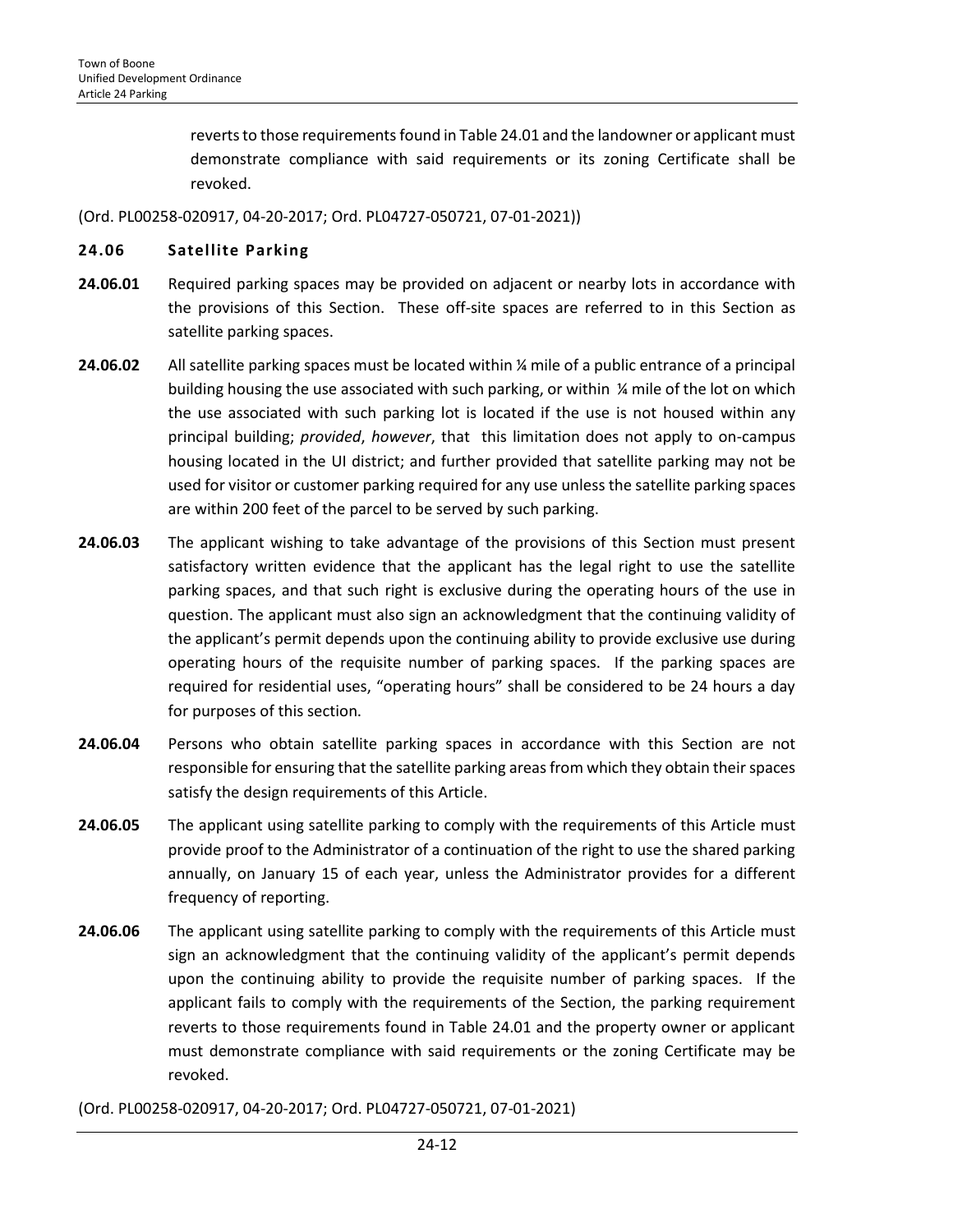#### <span id="page-12-0"></span>**24.07 Reserved**

(Ord. PL00258-020917, 04-20-2017)

#### <span id="page-12-1"></span>**24.08 Loading and Unloading Areas**

- **24.08.01** Subject to Subsection 24.08.06, whenever the normal operation of any development requires that goods, merchandise, or equipment be routinely delivered to or shipped from that development, a sufficient off-street loading and unloading area, located at the rear, side or end of the business, must be provided initially and continually in accordance with this Subsection to accommodate the delivery or shipment operations in a safe and convenient manner.
- **24.08.02** The loading and unloading area must be of sufficient size to accommodate the numbers and types of vehicles that are likely to use this area, given the nature of the development in question. Subsection 24.08.03 indicates the number of spaces that, presumably satisfies the standard set forth in this Subsection. However, the permit-issuing authority may require more or less loading and unloading area if reasonably necessary to serve the development.
- **24.08.03** For the purpose of this Section, the off-street loading and unloading space shall have the minimum dimensions of twelve feet (12') by fifty-five feet (55') and overhead clearance of fourteen feet (14') from street grade.
	- **A.** Retail business shall provide one (1) space of 300 square feet for each 5,000 square feet of floor space.
	- **B.** Wholesale and industry shall provide one (1) space of 500 square feet for each 10,000 square feet of floor area.
	- **C.** In the case of mixed uses, the total requirements for off-street loading or unloading space shall be the sum of the requirements for the various uses except to the extent the applicant can demonstrate to the satisfaction of the Administrator that different operating hours or other factors will permit different users or tenants to share the same loading spaces. It shall be an express condition of the permit issued to an applicant taking advantage of this provision that the loading spaces are to be practically adequate to serve the development, and if such spaces prove to be inadequate the Administrator may require that the development provide additional loading spaces or, if additional spaces are not provided, revoke the permit for the development.
- **24.08.04** Loading and unloading areas shall be so located and designed that the vehicles intended to use them can (I) maneuver safely and conveniently to and from a public right-of-way, and (ii) complete the loading and unloading operations without obstructing or interfering with any public right-of-way or any parking space or parking lot aisle.
- **24.08.05** No area allocated to loading and unloading facilities may be used to satisfy the area requirements for off-street parking, nor shall any portion of any off-street parking area be used to satisfy the area requirements for loading and unloading facilities.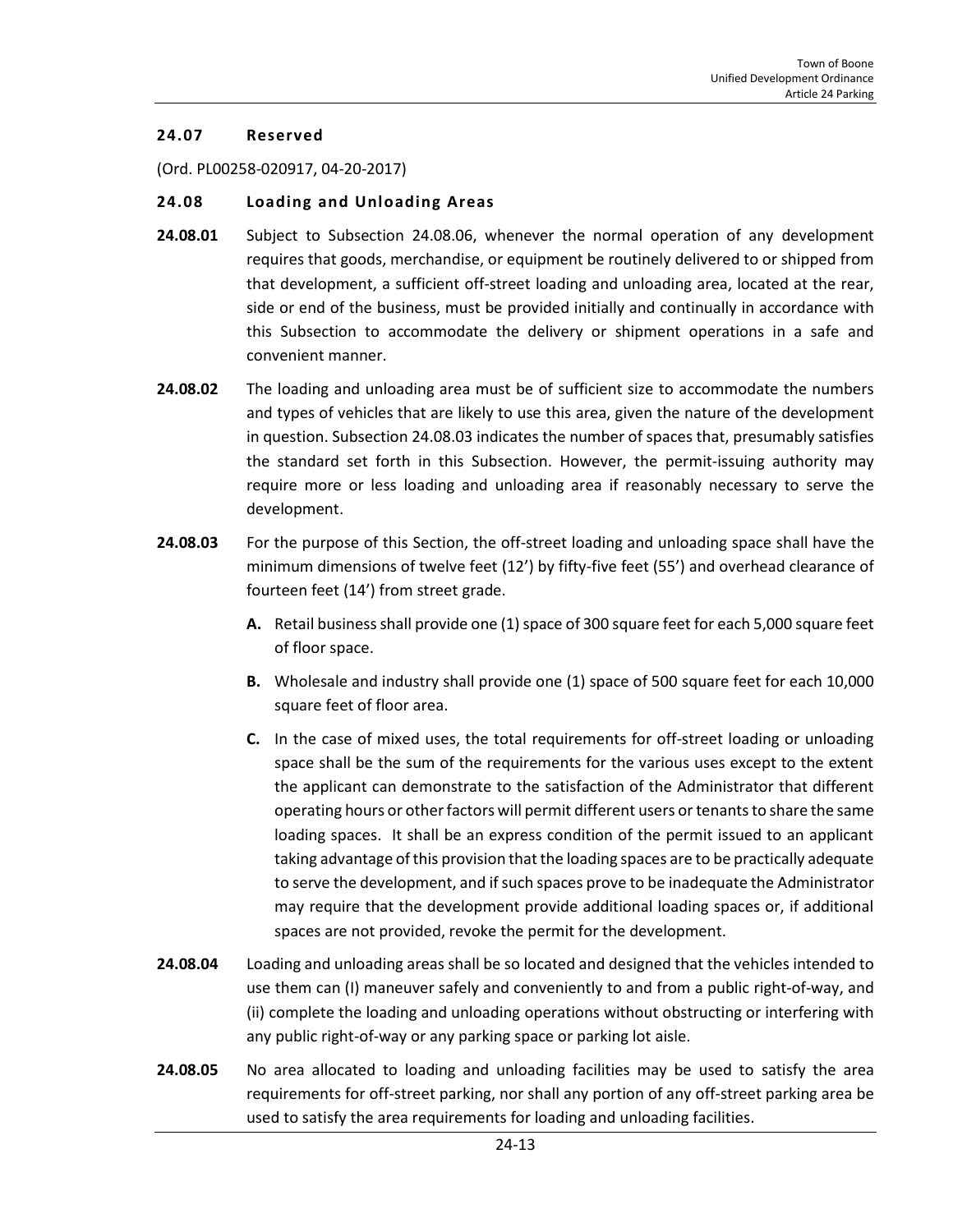**24.08.06** Whenever (i) there exists a lot with one or more structures on it constructed before the effective date of this Ordinance, and (ii) a change in use that does not involve any enlargement of a structure is proposed for such lot, and (iii) the loading requirements of this Section cannot be satisfied because there is not sufficient area available on the lot that can be practicably be used for loading and unloading, then the applicant need only comply with this Section to the extent reasonably possible.

(Ord. PL00258-020917, 04-20-2017; Ord. PL04727-050721, 07-01-2021)

#### <span id="page-13-0"></span>**24.09 Bicycle Parking**

- **24.09.01** The number of bicycle spaces included in the required bicycle parking facilities shall be determined by the following table of uses. Use descriptions are abbreviated and are for descriptive purposes only. Uses listed below are preceded by a number which corresponds to a use category in the Table of Principal Uses, *supra*, and include all specific uses described in association with that number. In those instances, when alternative measures are associated with a particular use, e.g., "2, or 1 per 20 units," the measure providing the higher number of bicycle parking spaces shall be used.
	- **A.** When required, the minimum number of bicycle parking spaces for any multi-family or non-residential use is two (2) spaces or one (1) rack.
	- **B.** A single "inverted U" bicycle parking rack will count as two bicycle parking spaces.

| Use Type             | <b>Specific Use</b>                             | <b>Short-Term</b><br><b>Bicycle Parking</b><br>Minimum <sup>2</sup> | Long-Term Bicycle<br>Parking Minimum <sup>3</sup> |
|----------------------|-------------------------------------------------|---------------------------------------------------------------------|---------------------------------------------------|
|                      | 1.01 Single-Family Dwelling                     |                                                                     |                                                   |
|                      | 1.02 Manufactured Home "Class A"                |                                                                     |                                                   |
|                      | 1.03 Manufactured Home "Class B"                |                                                                     |                                                   |
|                      | 1.06 Duplex                                     |                                                                     |                                                   |
|                      | 1.07 Duplex                                     |                                                                     |                                                   |
| 1.0 Household Living | 1.05 Manufactured Home Park                     | 1 per 20 beds                                                       |                                                   |
|                      | 1.08-1.10 Townhouse                             |                                                                     |                                                   |
|                      | 1.11-1.13 Multi-Family                          | 1 per 20 units                                                      | 1 per 4 units                                     |
|                      | 1.14-1.16 Multi-Family                          |                                                                     |                                                   |
|                      |                                                 |                                                                     |                                                   |
|                      | 1.17 Adult Living Community (Multi-Family Only) | 1 per 20 units                                                      | 1 per 10 units                                    |
|                      | 2.01 Family Care Home                           |                                                                     | 1 space per 5<br>employees                        |
| 2.0 Group Living     | 2.02 Family Care Institutions                   |                                                                     |                                                   |
|                      | 2.03-2.04 Halfway House                         |                                                                     | 1 space per 5<br>employees                        |
|                      | 2.05 Residential Care Facility                  |                                                                     |                                                   |

**C. Table 24.09**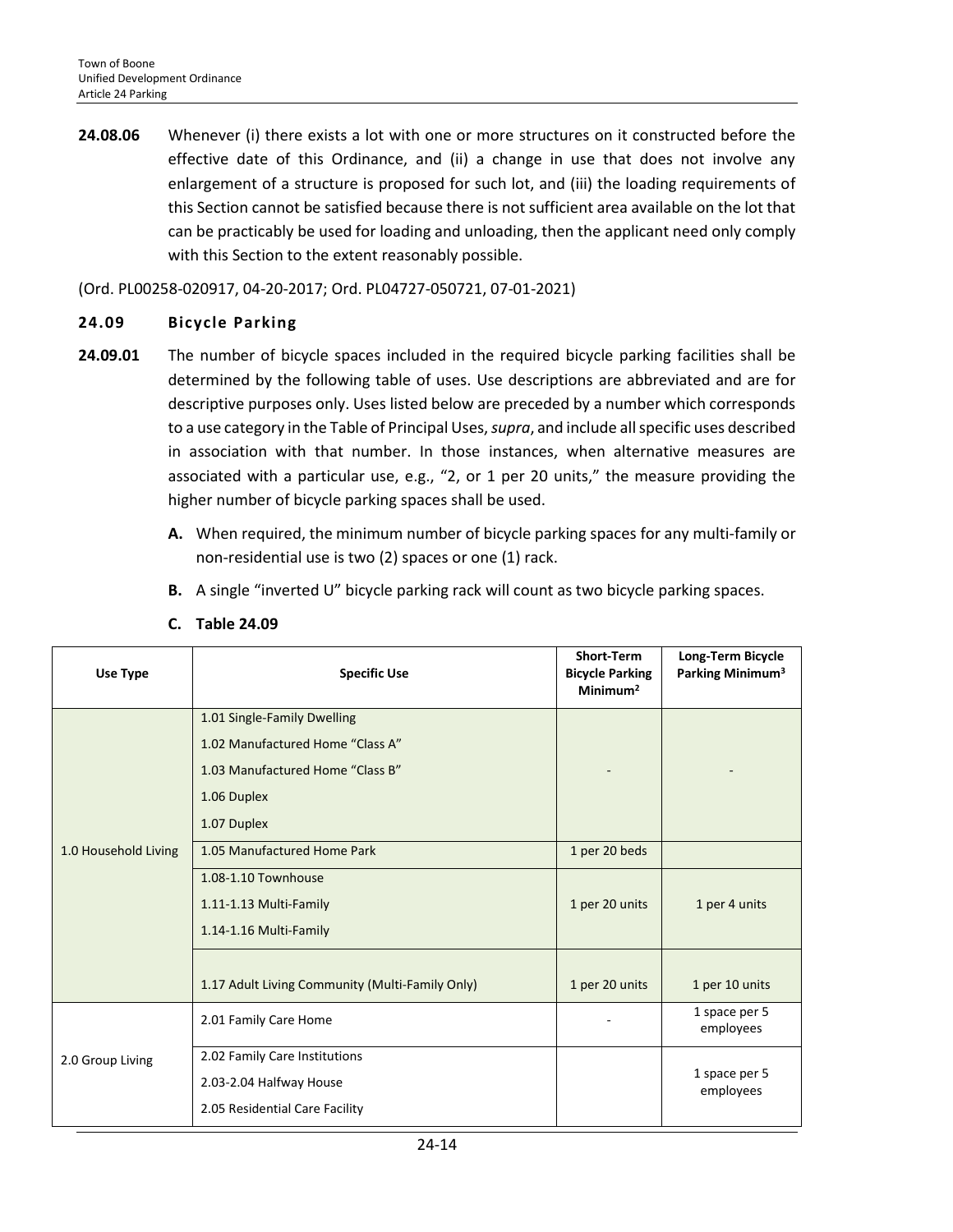| Use Type                                        | <b>Specific Use</b>                          | <b>Short-Term</b><br><b>Bicycle Parking</b><br>Minimum <sup>2</sup> | Long-Term Bicycle<br>Parking Minimum <sup>3</sup>      |
|-------------------------------------------------|----------------------------------------------|---------------------------------------------------------------------|--------------------------------------------------------|
|                                                 | 2.06 Fraternity or Sorority Dwelling         | 1 space per 20<br>beds                                              | 1 space per 10 beds                                    |
|                                                 | 2.07 Board Housing                           | 1 space per 20<br>beds                                              | 1 space per 10 beds                                    |
|                                                 | 3.01 Home for Survivors of Domestic Violence | 2 spaces                                                            | 2 spaces                                               |
|                                                 | 3.02-3.03 Shelter for Homeless               | 2 spaces                                                            | 2 spaces                                               |
| 3.0 Transient Living                            | 3.04-3.05 Bed & Breakfast                    | 2 spaces                                                            | 2 spaces                                               |
|                                                 | 3.06 Vacation Rental                         | 2 spaces                                                            | 2 spaces                                               |
|                                                 | 3.08 Motel                                   |                                                                     | 2 spaces                                               |
|                                                 | 3.09-3.11 Hotel                              | 2 spaces                                                            |                                                        |
|                                                 | 4.01 Airport/Land Strip                      |                                                                     |                                                        |
|                                                 | 4.02 Heliport                                |                                                                     |                                                        |
|                                                 | 4.04 Cemetery                                |                                                                     |                                                        |
| 4.0 Institutional Uses                          | 4.07 Animal Sanctuary                        | TBD                                                                 | TBD                                                    |
|                                                 | 4.03 Funeral Home Establishment              |                                                                     |                                                        |
|                                                 | 4.05 Post Office                             |                                                                     |                                                        |
|                                                 | 4.06 Post Office, Distribution               |                                                                     |                                                        |
| 5.0 Government Uses                             | <b>All Government Uses</b>                   | <b>TBD</b>                                                          | <b>TBD</b>                                             |
| 6.0<br>Non-<br>Governmental Utility<br>Facility | All Non-Government Utility Facility          |                                                                     |                                                        |
| 7.0<br>Telecommunications                       | All Telecommunication Uses                   |                                                                     |                                                        |
| 8.0 Assembly                                    | 8.01-8.03 Religious Assembly                 | 1 space per<br>2,000 ft <sup>2</sup> GFA <sup>6</sup>               | 1 space per 5,000 $ft^2$<br>GFA <sup>6</sup>           |
|                                                 | 8.04-8.05 Assembly Uses                      | 1 space per<br>1,000 ft <sup>2</sup> GFA <sup>6</sup>               | 1 space per 10,000<br>ft <sup>2</sup> GFA <sup>6</sup> |
| 9.0 Education                                   | 9.01-9.05 Education Uses                     | 3 spaces per<br>classroom                                           | .5 spaces per<br>classroom                             |
|                                                 | 9.06-9.09 Education Uses                     | 3 spaces per<br>classroom                                           | .5 spaces per<br>classroom                             |
| 10.0 Daycare                                    | All Daycare Uses                             | 2 spaces                                                            | 2 spaces                                               |
|                                                 | <b>11.01 Kennel</b>                          |                                                                     |                                                        |
|                                                 | 11.02-11.03 Veterinary Office/Hospital       |                                                                     |                                                        |
| 11.0 General Sales &                            | 11.04 & 11.05 Financial Institution          | 1 space per                                                         | 1 space per 10,000                                     |
| Service                                         | 11.12 ABC Store                              | 5,000 ft <sup>2</sup> GLA <sup>4</sup>                              | ft <sup>2</sup> GLA <sup>4</sup>                       |
|                                                 | 11.14 - 11.15 Personal Service Establishment |                                                                     |                                                        |
|                                                 | 11.16-11.18 Retail Store                     |                                                                     |                                                        |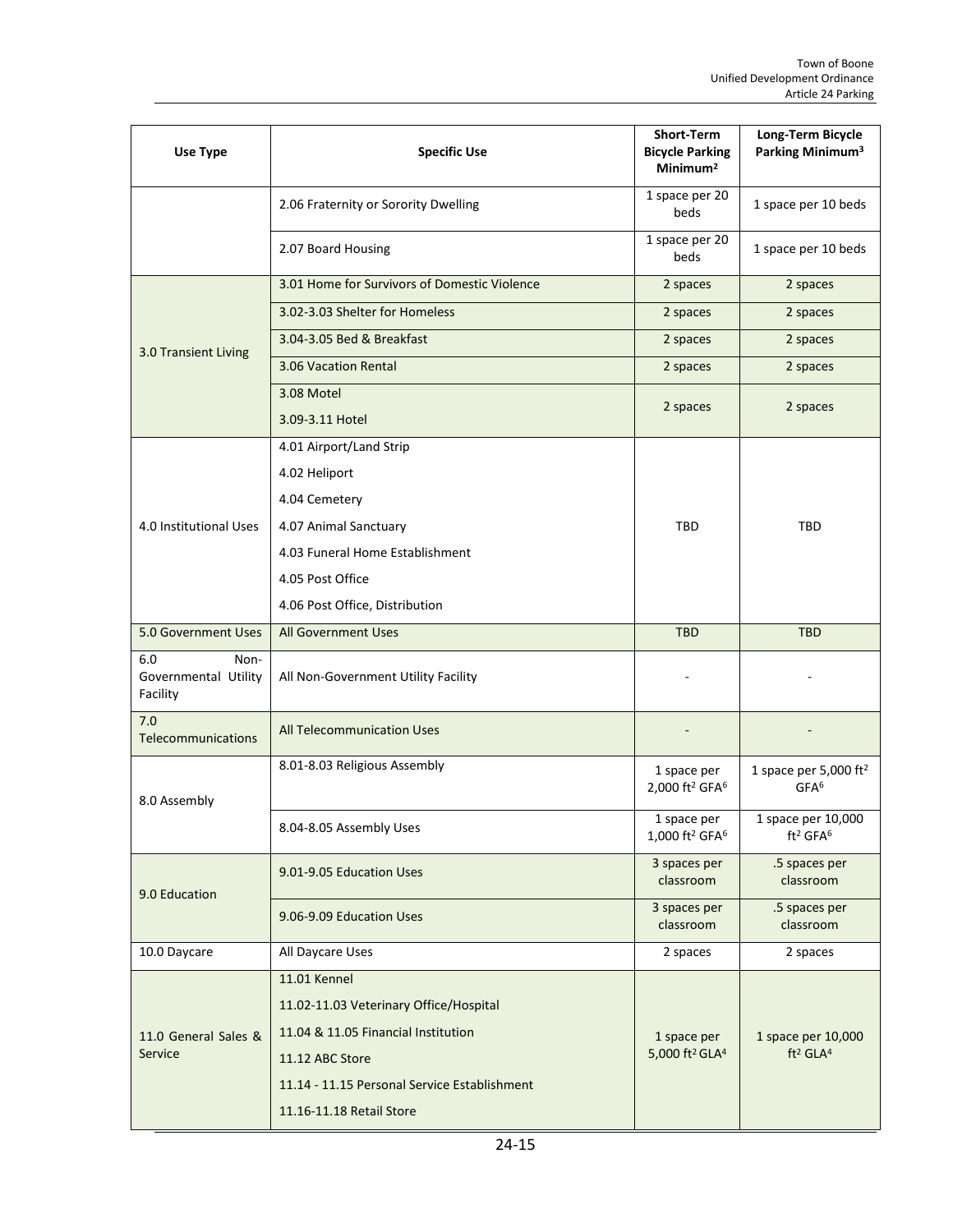| Use Type                          | <b>Specific Use</b>                           | <b>Short-Term</b><br><b>Bicycle Parking</b><br>Minimum <sup>2</sup> | Long-Term Bicycle<br>Parking Minimum <sup>3</sup>      |
|-----------------------------------|-----------------------------------------------|---------------------------------------------------------------------|--------------------------------------------------------|
|                                   | 11.20 - 11.21 Business or Professional Office |                                                                     |                                                        |
|                                   | 11.22-11.25 Medical Office                    |                                                                     |                                                        |
|                                   | 11.28 Open Air Market                         |                                                                     |                                                        |
|                                   | 11.06 - 11.11 Restaurant                      | 1 space per<br>5,000 ft <sup>2</sup> GLA <sup>4</sup>               | 1 space per 10,000<br>ft <sup>2</sup> GLA <sup>4</sup> |
|                                   | 11.34 Gas Station                             |                                                                     |                                                        |
|                                   | 11.35 Car Wash                                |                                                                     |                                                        |
|                                   | 11.29 Vehicle Sales and Service               |                                                                     |                                                        |
|                                   | 11.30 Equipment Sales and Service             |                                                                     |                                                        |
|                                   | 11.31 Moped Sales and Service                 |                                                                     |                                                        |
|                                   | 11.32 Boat or Marine Craft Sales and Service  |                                                                     |                                                        |
|                                   | 12.01 Indoor Shooting Range                   | 1 space per<br>5,000 ft <sup>2</sup> GFA <sup>6</sup>               | 1 space per 10,000<br>ft <sup>2</sup> GFA <sup>6</sup> |
|                                   | 12.03 Indoor Theater                          | 1 space per                                                         | 1 space per 10,000                                     |
|                                   | 12.05 Event Venue Cat I                       | 5,000 ft <sup>2</sup> GFA <sup>6</sup>                              | ft <sup>2</sup> GFA <sup>6</sup>                       |
|                                   | 12.10 Recreation Cat I                        | 1 space per<br>5,000 ft <sup>2</sup> GFA <sup>6</sup>               | 1 space per 10,000<br>ft <sup>2</sup> GFA <sup>6</sup> |
| Recreation &<br>12.0              | 12.04 Outdoor Theater                         |                                                                     |                                                        |
| <b>Entertainment Uses</b>         | 12.06 Event Venue Cat. II                     | 1 space per<br>2,000 ft <sup>2</sup> GFA <sup>6</sup>               | 1 space per 10,000<br>ft <sup>2</sup> GFA <sup>6</sup> |
|                                   | 12.07 Event Venue Cat III                     |                                                                     |                                                        |
|                                   | 12.09 Coliseum                                | 1 space per 20                                                      |                                                        |
|                                   | 12.11 Recreation Cat II                       | motor vehicle                                                       | TBD                                                    |
|                                   | 12.12 Recreation Cat III12.01,                | spaces                                                              |                                                        |
|                                   | 12.08 Campgrounds/RV Parks                    |                                                                     |                                                        |
| 13.0 Agriculture Uses             | All Agricultural Uses                         |                                                                     |                                                        |
|                                   | 14.01 Microbrewery                            | 1 space per                                                         | 1 space per 10,000                                     |
| 14.0 Manufacturing                | 14.02 Brew Pub                                | 5,000 ft <sup>2</sup> GLA <sup>4</sup>                              | ft <sup>2</sup> GLA <sup>4</sup>                       |
|                                   | All other Manufacturing Uses                  | TBD                                                                 | TBD                                                    |
|                                   | 16.01 Mini-Storage                            |                                                                     |                                                        |
| 16.0 Storage                      | 16.02 Outdoor Storage                         |                                                                     |                                                        |
|                                   | 16.03 Warehouse                               | <b>TBD</b>                                                          | <b>TBD</b>                                             |
|                                   | 16.04 Fuel Storage Facility                   |                                                                     |                                                        |
|                                   | 17.01 Passenger Terminals                     | TBD                                                                 | TBD                                                    |
| 17.0 Transportation               | 17.02 & 17.03 Trucking or Freight Terminal    |                                                                     |                                                        |
| 18.0 Waste Related<br><b>Uses</b> | All Waste Related Uses                        |                                                                     |                                                        |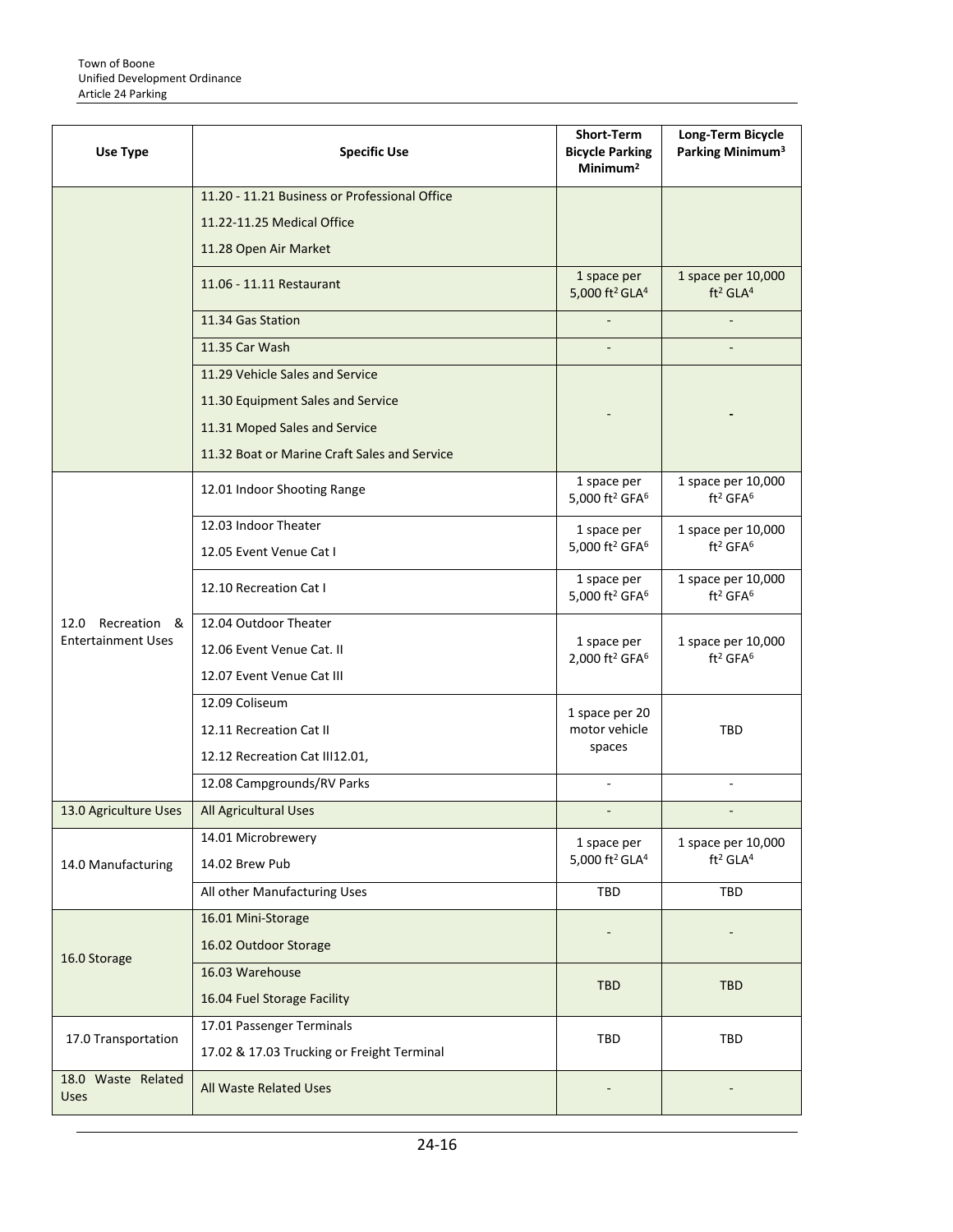| Use Type                                                                                  | <b>Specific Use</b>                                                                      | <b>Short-Term</b><br><b>Bicycle Parking</b><br>Minimum <sup>2</sup> | Long-Term Bicycle<br>Parking Minimum <sup>3</sup>      |
|-------------------------------------------------------------------------------------------|------------------------------------------------------------------------------------------|---------------------------------------------------------------------|--------------------------------------------------------|
| Particular<br>19.0<br>Activities which Pose<br>Particular<br>Concerns<br>to Public Health | All Particular Activities which Pose Particular Concerns to<br><b>Public Health Uses</b> | 1 space per<br>5,000 ft <sup>2</sup> GFA <sup>6</sup>               | 1 space per 10,000<br>ft <sup>2</sup> GFA <sup>6</sup> |
|                                                                                           | A-1 Secondary Suite<br>A-3 Accessory Dwelling Unit                                       |                                                                     |                                                        |
| <b>Accessory Uses</b>                                                                     | A-10 Produce Stand                                                                       |                                                                     |                                                        |
|                                                                                           | A-21 Caretaker's Residence                                                               |                                                                     |                                                        |
|                                                                                           | A-19 Helistop                                                                            | <b>TBD</b>                                                          |                                                        |
|                                                                                           | A-24 Chemical Storage Facility                                                           | ٠                                                                   |                                                        |
|                                                                                           | T-1 Temporary Family Health Care Structure                                               |                                                                     |                                                        |
| <b>Temporary Uses</b>                                                                     | T-2 Temporary Construction or Repair Dwelling                                            |                                                                     |                                                        |
|                                                                                           | T-3 Temporary Construction Trailer                                                       |                                                                     |                                                        |
|                                                                                           | T-8 Temporary Non-Fixed Site Event Venue                                                 | <b>TBD</b>                                                          |                                                        |

Notes:

1. For uses not listed, or for uses To Be Determined by the Administrator, refer to 24.01.09

2. The minimum number of short-term bicycle parking spaces is 2 unless no bicycle parking is required. In no case shall more than 20 short-term spaces be required.

3. The minimum number of long-term bicycle parking spaces is 2 unless no bicycle parking is required.

4. GLA = Gross Leasable Area

5. DU = Dwelling Unit.

6. GFA = Gross Floor Area and includes both indoor and outdoor space used

7. Calculating spaces based on employees or other occupants must be based on the total number of persons present or on duty at the time of maximum use

#### **24.09.04** Bicycle Parking facilities shall meet the following standards:

- **A.** Bicycle parking facilities shall conform with the design guidelines promulgated by the Association of Pedestrian and Bicycle Professionals (APBA) as found in the "Bicycle Parking Guidelines" manual.
- **B.** Bicycle racks shall provide for at least two (2) points of contact with the bicycle frame and for the locking of at least one wheel using varying types of bike locks (U-lock, wire cable, etc.)
- **C.** All racks must be safe, sturdy and well-anchored.

Examples of acceptable facilities:

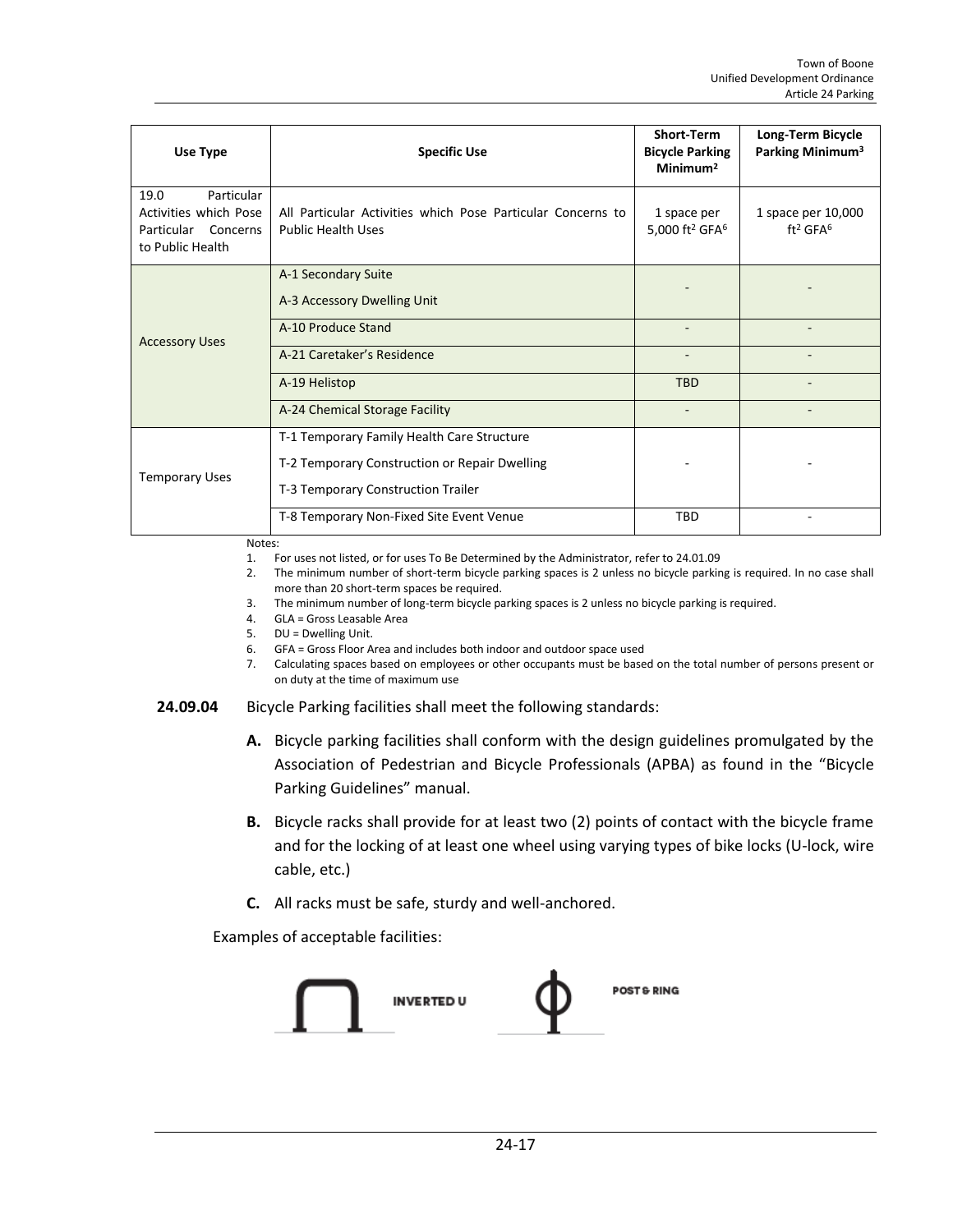

Examples of **unacceptable** facilities (because they secure only one wheel):



- **D.** Outside bicycle parking facilities shall be illuminated in conformity with the standards for "open parking areas" of UDO Section 25.05. Inside bicycle parking facilities shall be illuminated in conformity with the standards for "building entries" of UDO Section 25.05.
- **E.** Areas set aside for outside bicycle parking shall be clearly marked and reserved for bicycle parking only. Where the location of said parking is not easily visible from the street, a sign that does not exceed four square feet (4 ft<sup>2</sup>) in area and directs cyclists to parking shall be provided on site and must be visible from the street or from the main building entrance. For purposes of this Section, "main building entrance" shall connote and refer to the primary doorway by which residents, visitors or customers enter and exit a building, whether or not said entrance is oriented facing the public street. Signs shall comply with the MUTCD for Bicycle parking signage.

Examples of acceptable signs:

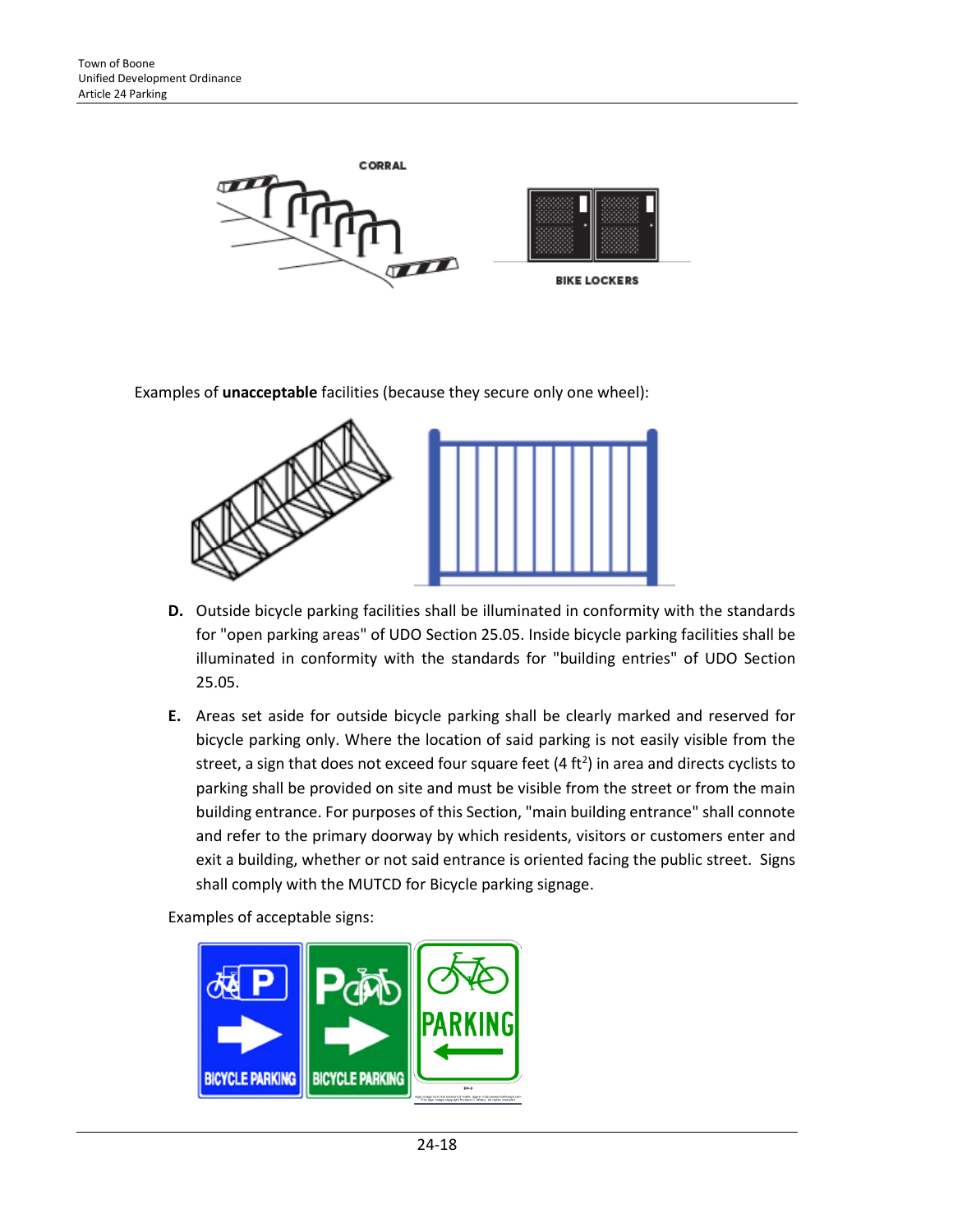**F.** Bicycle parking shall be located so as to avoid impeding or creating a hazard to pedestrians from parked or approaching bicycles, and to avoid creating a hazard to bicyclists or bicycles from automobiles or other motor vehicles. Bicycle racks installed on private sidewalks within the development must provide a clear, unobstructed passage of at least five feet (5') for pedestrians and should be installed at least three feet (3') from the face of any curb. Bicycle racks may not be installed on public sidewalks without the express authorization of the Boone Town Council, subject to such conditions which may be attached to such authorization.

## **24.09.05 Short Term Bicycle Parking**

- **A.** Short-term bicycle parking shall meet the needs of people visiting businesses, institutions and other uses with similar needs – typically lasting up to two (2) hours. Since short-term users are infrequent visitors to these locations, the parking installation should be readily visible and self-explanatory.
- **B.** Parking facilities for short term bicycle parking must be located no farther from the main building entrance than the distance to the closest non-handicap vehicle space, or fifty feet (50'), whichever is greater, and visible from public sidewalk areas along the public street frontage adjoining the use and located directly in front of the main building entrance unless the main building entrance is not oriented toward the public street. In those instances, where the main building entrance is not oriented toward the public street, the parking facilities must be visible from such locations, as determined by the Administrator or permit-issuing authority, which will provide the greatest level of visibility to achieve the dual purposes of security for the bicycles using the facilities and availability to bicyclists visiting the building for the first time.
- **C.** Short term bicycle parking, when allowed within a public right-of-way, should be coordinated with street furniture as applicable and may (but is not required to) be covered.

## **24.09.06 Long Term Bicycle Parking**

- **A.** Long term bicycle parking shall provide for daily, overnight or even longer duration bicycle parking by residents and employees. These users often leave bicycles unattended and unmonitored for extended periods and require exclusive access, additional security and weather protection.
- **B.** Long term bicycle parking shall be covered or enclosed, and must provide security and protection from weather and the elements. Long term parking spaces may include indoor parking, racks in covered loading dock areas, racks in garage structures, bicycle lockers or other means, and should be incorporated whenever possible into the building design.

(Ord. 20140384, 08-18-2014, Ord. PL00258-02092017, 4-20-2017; Ord. PL01388-032818, 04-26-2018; Ord. PL03076-090919, 12-19-2019; Ord. PL04727-050721, 07-01-2021)